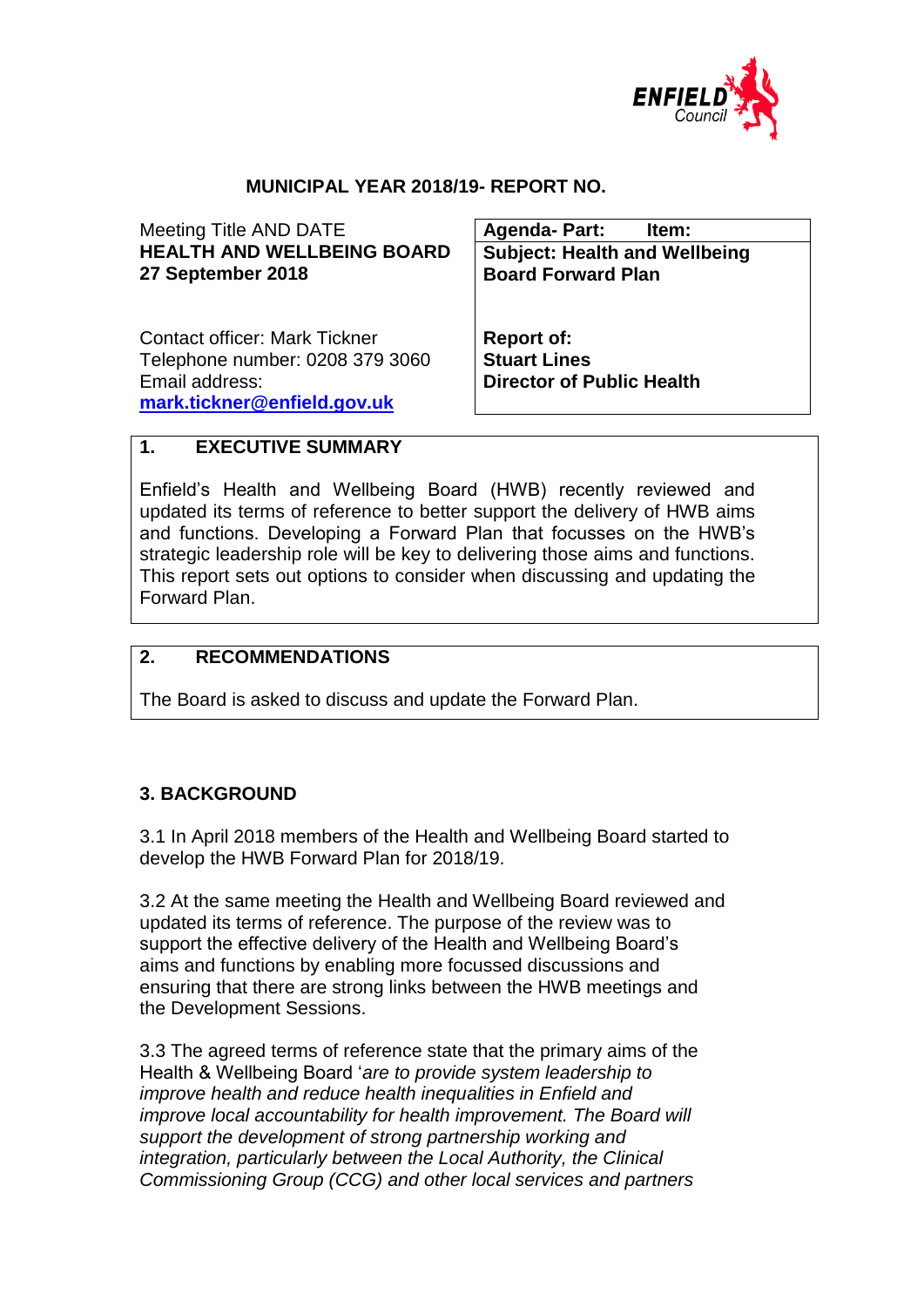*for the benefit of residents'*

3.4 The Health & Wellbeing Board's Forward Plan is key to achieving these aims.

# **4. REPORT**

4.1 To provide system leadership and deliver improvement across the health and care system in Enfield the HWB will need take a whole system approach to health and wellbeing, focus on the wider determinants of health and build on its determination to embed health considerations into policy making across the borough (HiAP).

## *Developing the HWB Forward Plan*

4.2 Among the core responsibilities of the Health & Wellbeing Board is the ongoing

preparation of the Joint Strategic Needs Assessment (JSNA) and the Pharmaceutical Needs Assessment (PNA) and the development and delivery of the Joint Health and Wellbeing Strategy (JHWS). These responsibilities are reflected in the attached Forward Plan (Appendix 1).

# *Potential topics for the Forward Plan*

- Population Health Management how can we use this new resource to improve health in Enfield
- CHINs (Care Closer to Home Integrated Networks)
- North Middlesex Hospital & winter pressures
- Preventing ill health across NCL (STP Prevention plan) including action on:
	- $\triangleright$  Falls
	- $\triangleright$  CVD (HT & AF work)
	- > Alcohol & Smoking CQUIN in Enfield
- Urgent & Emergency Care (STP)
- Developments in Primary Care including use of Pharmacy to improve Health & General Practice development in Enfield
- Progress in delivery of the Violence Against Women & Girls (VAWG) strategy, including reference to our progress against FGM. HWB
- Improving life for people with Long Term Conditions (LTCs), including work on self-care, diabetes management
- Integration of health and care
	- $\triangleright$  What is our ambition for integration in Enfield?
	- $\triangleright$  What are new models of care that could work here?
- Healthy Weight Action Plan building on the obesity pathway work at March Dev Session and sugar smart.
- Community Pharmacies.
- Poverty.
- Serious Youth Violence
- Progressing MECC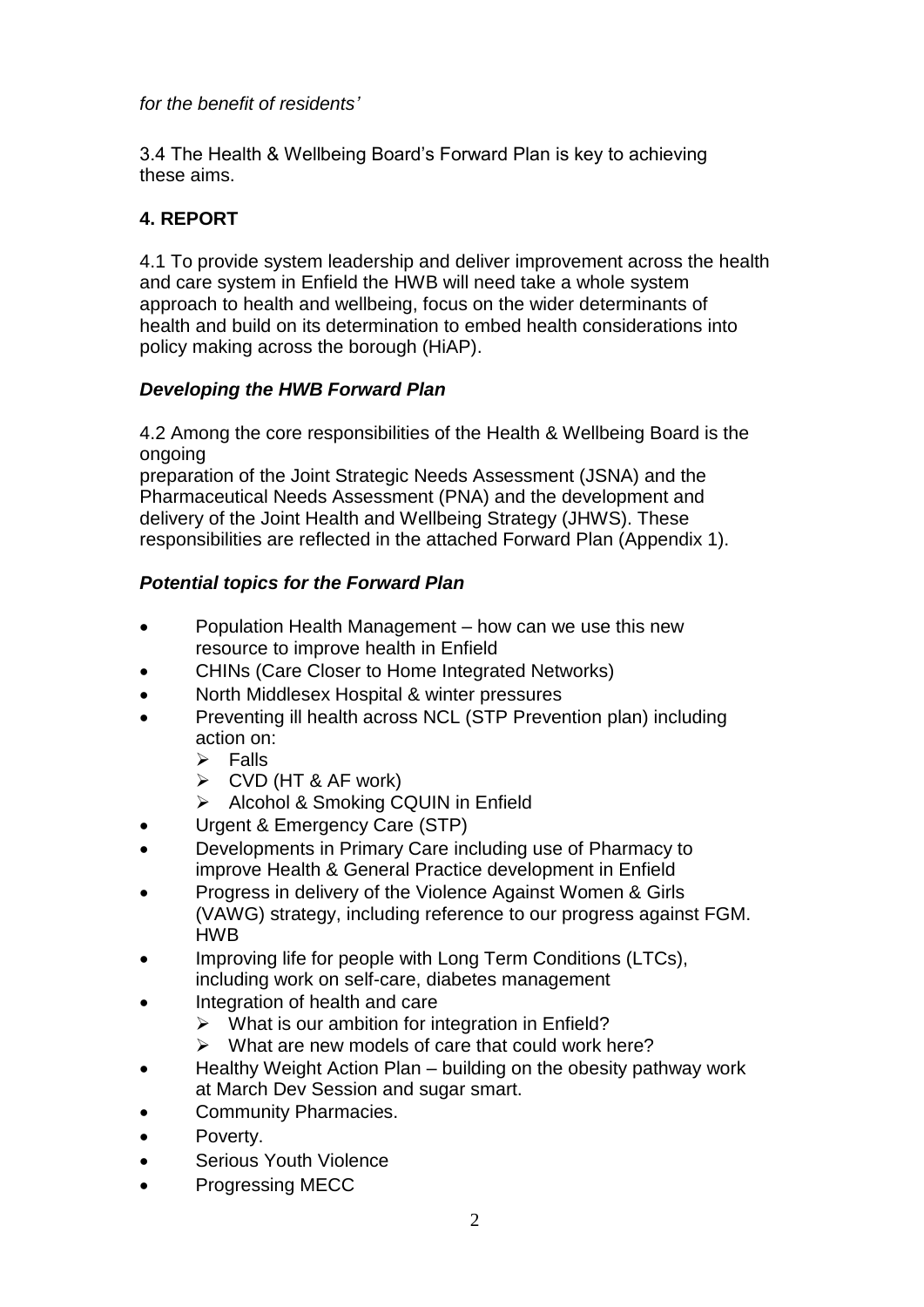- Immunisation and Screening
- **•** Social Prescription
- Working with VCS
- Place design and health what are the opportunities for Enfield
	- $\triangleright$  Chase Farm
	- $\triangleright$  Meridian Water
	- $\triangleright$  Healthy streets

4.8 Based on discussion and agreement a revised Forward Plan will be shared with the Board. This is currently being developed.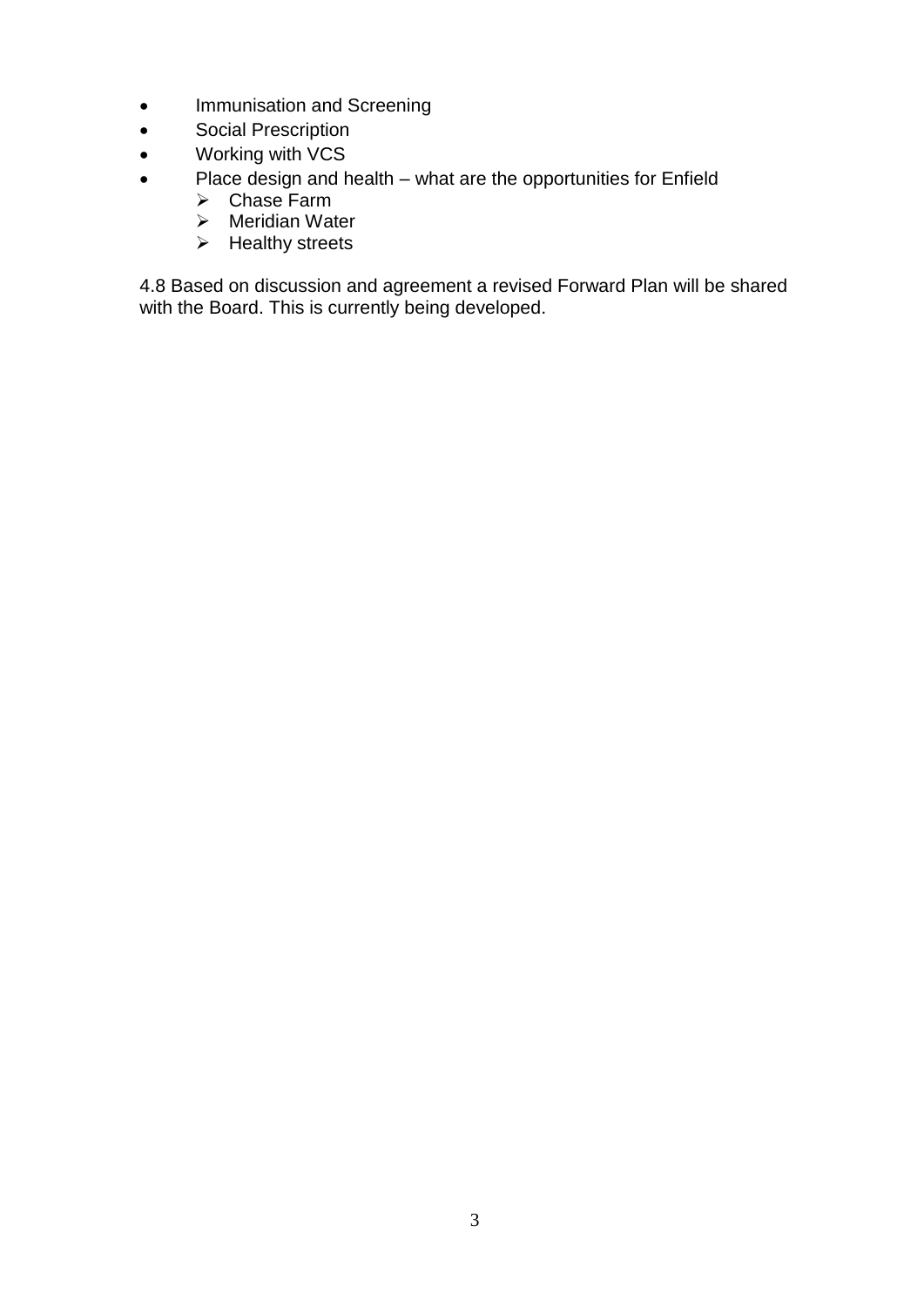

## **3. BACKGROUND**

- 3.1 At Health and Wellbeing Board meeting held on the 19<sup>th</sup> April 2017, HWB agreed on the priority areas it wishes to focus on the final two years of the Joint Health and Wellbeing Strategy 2014-2019.
- 3.2 The HWB Priority areas were:

<Top 3 priorities>

- Best start in life
- Healthy Weight
- Mental health resilience

<Collaboration>

Domestic Violence

<Enhanced Monitoring>

- Cancer
- Flu vaccination amongst Health Care Workers
- Housing with a focus on vulnerable adults
- Hospital admissions caused by injuries in children (now addressed as part of the Best Start in Life programme)
- Diabetes prevention
- Living well with people with multiple chronic illness
- End of life care
- Tipping point into need for health and care services

## **4. REPORT**

- 4.1 There are a number of actions the HWB could take in order to improve health and wellbeing in Enfield. These include:
	- Strategic oversight
	- Deep dive
	- Partnership working
	- Joint commissioning
	- Unblocking system working
	- Support across the system
	- Constructive challenge
	- Referral to scrutiny
- 4.3 The report below highlights the key successes and challenges in the last three months in the HWB priority areas.

4.4 For the latest statistics of selected indicators, please see <https://new.enfield.gov.uk/healthandwellbeing/jhws/measuring-our-progress/>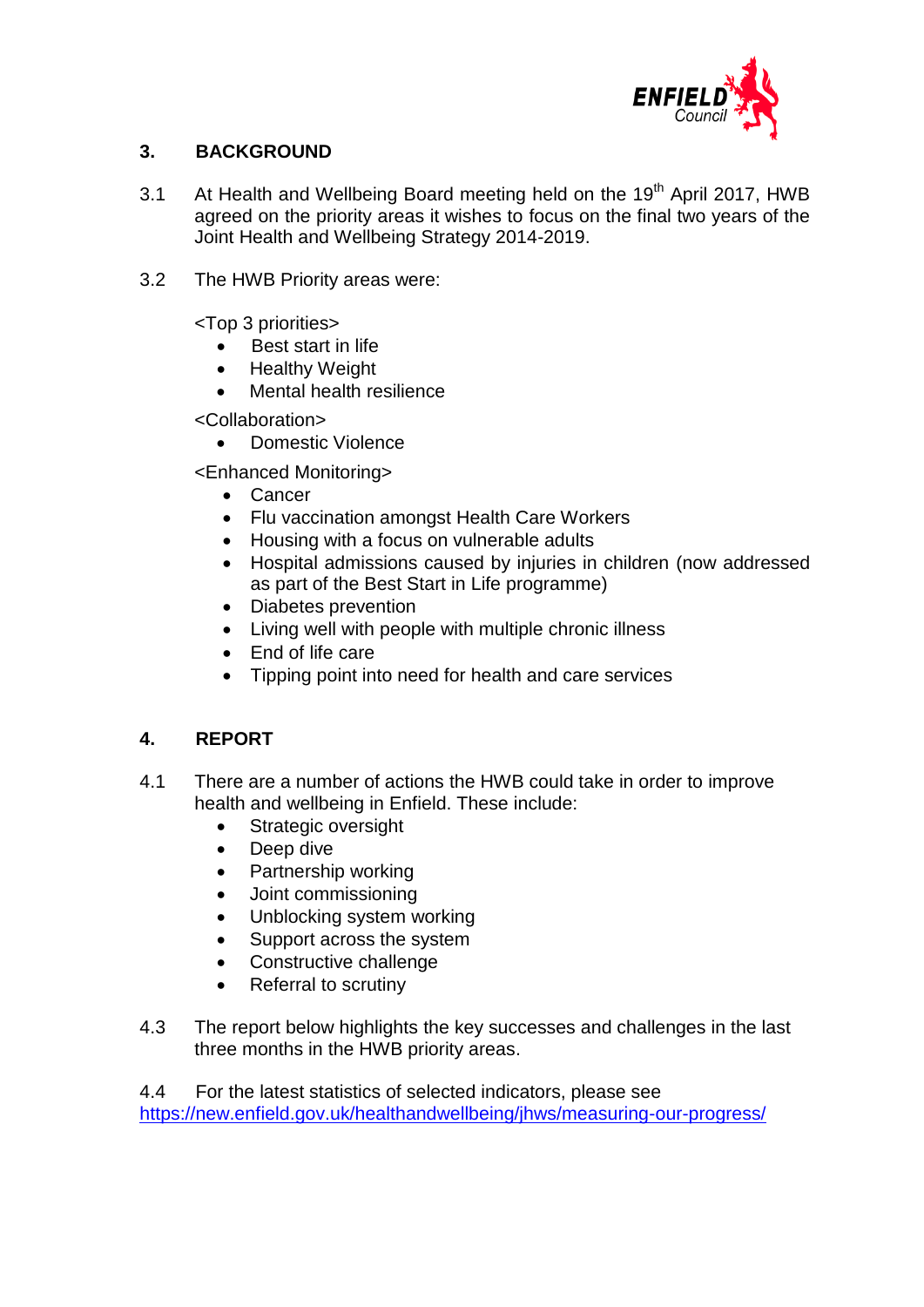

# **Top 3 priorities**



Below are listed some of the headline indicators which help measure this. Others will include immunisation uptake rates, smoking in pregnancy and perinatal mental health.

## **Breastfeeding**

Breastfeeding initiation in Enfield is good (83.4% of mothers breastfeed their baby within 48 hours of delivery) [2016/17 data]. This is better than England (74.5%) but there is currently no data for the number of mothers still breastfeed at 6-8 weeks.

## **Children's oral health (dental decay)**

Around a third of children in Enfield have one or more decayed, missing or filled teeth (DMFT) (33.9%) [2014/15 data]. This is significantly worse than London (27.3%) and England (24.8%).

## **Childhood obesity**

The Enfield trends remain stubbornly above the London and national averages for Reception and Year 6. In Reception Year a quarter (25.1%) of 4/5 year olds; and in Year 6 two fifths (40.7%) of 10/11 year olds are overweight or obese [2016/17 data].

#### **Under-18 conceptions**

With a rate of 22.7/1000 in 2015, and despite local reductions over recent years, Enfield rates remain higher than NCL (18.0/1000), London (19.2/1000) and England (20.8/1000).

## **School readiness**

This is a global measure of readiness for school and is measured as the percentage of children achieving a good level of development at the end of Reception year. In Enfield (2015/16) this was 65.8%, which was worse than London (71.2%) and England (69.3%).

#### **Hospital admissions due to unintentional and deliberate injuries in children (aged 0-4 years)**

The rate of hospital admissions (per 10,000 resident population) is 130.3 [2015/16 data]. This is significantly higher than London (97.6) and comparable to England (129.6). This is a slight reduction from 143.3 in 2014/15.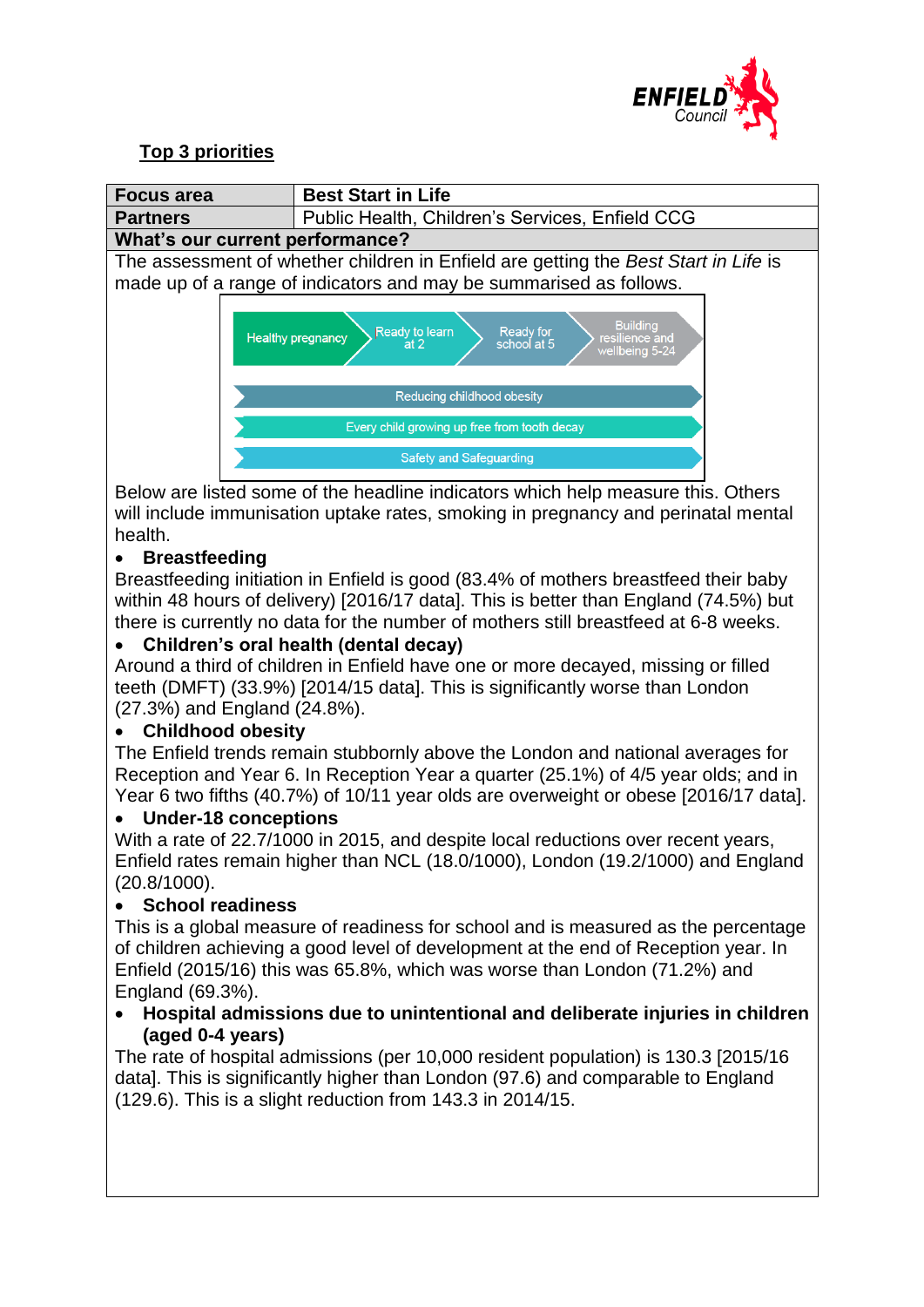| These indicators may be summarised in the following table:                                   |               |                                           |                           |               |                   |                             |                |                                                                   |             |
|----------------------------------------------------------------------------------------------|---------------|-------------------------------------------|---------------------------|---------------|-------------------|-----------------------------|----------------|-------------------------------------------------------------------|-------------|
| ● Better ● Similar ● Worse<br>Compared with benchmark                                        |               | ● Lower ● Similar ● Higher ● Not Compared |                           |               |                   |                             |                | * a note is attached to the value, hover over to see more details |             |
| Could not be<br>Recent trends:                                                               | Increasing /  | Increasing /                              |                           | Decreasing /  |                   | $\blacksquare$ Decreasing / | No significant |                                                                   |             |
| (in development)<br>calculated                                                               | Getting worse | Getting better                            |                           | Getting worse |                   | <b>Getting better</b>       | change         | <b>Increasing</b><br>$\bigcup$ Decreasing                         |             |
|                                                                                              |               |                                           |                           |               |                   |                             |                | Benchmark Value                                                   |             |
| Export table as image                                                                        |               |                                           |                           |               |                   |                             | Worst          | 75th Percentile<br>25th Percentile                                | Best        |
|                                                                                              |               |                                           | <b>Enfield</b>            |               |                   | <b>Region England</b>       |                | <b>England</b>                                                    |             |
| <b>Indicator</b>                                                                             | <b>Period</b> | <b>Trend</b>                              | <b>Recent Count Value</b> |               | <b>Value</b>      | <b>Value</b>                | <b>Worst</b>   | Range                                                             | <b>Best</b> |
| Under 18 conceptions                                                                         | 2015          | ı                                         | 138                       | 22.7          | 19.2              | 20.8                        | 43.8           |                                                                   | 5.7         |
| Smoking status at time of delivery (current<br>method)                                       | 2016/17       | ٠                                         | 291                       | $7.0\%$ *     | 4.9%              | 10.7%                       | 28.1%          |                                                                   | 2.3%        |
| Low birth weight of term babies                                                              | 2015          | ı                                         | 132                       | 2.9%          | 3.0%              | 2.8%                        | 4.8%           |                                                                   | 1.3%        |
| Infant mortality                                                                             | $2014 - 16$   | $\overline{\phantom{a}}$                  | 48                        | 3.2           | 3.2               | 3.9                         | 7.9            |                                                                   | 1.6         |
| Breastfeeding prevalence at 6-8 weeks<br>after birth - current method                        | 2015/16       | $\overline{\phantom{a}}$                  |                           | ÷             | $\star$           | 43.2%*                      | 18.0%          |                                                                   | 76.5%       |
| Breastfeeding prevalence at 6-8 weeks<br>after birth - previous method                       | 2014/15       | -                                         | 2,511                     | $\star$       | $\pmb{\ast}$      | 43.8%                       | 19.1%          |                                                                   | 81.5%       |
| Reception: Prevalence of overweight<br>(including obese)                                     | 2015/16       | ÷                                         | 1,046                     | 24.3%         | 22.0%             | 22.1%                       | 30.1%          |                                                                   | 14.3%       |
| A&E attendances (0-4 years)                                                                  | 2015/16       | ٠                                         | 21,261                    | 837.0         | 706.7             |                             | 588.1 1.836.1  |                                                                   | 335.0       |
| Emergency admissions (aged 0-4)                                                              | 2015/16       | ٠                                         | 4.900                     | 192.9         | 112.9             | 155.0                       | 307.9          |                                                                   | 57.3        |
| Hospital admissions for accidental and<br>deliberate injuries in children (aged 0-4)         | 2015/16       | ٠                                         | 331                       | 130.3         | 97.6              | 129.6                       | 254.2          |                                                                   | 56.0        |
| Children with one or more decayed,<br>missing or filled teeth                                | 2014/15       | $\overline{\phantom{a}}$                  | ÷                         | 33.9%         | 27.3%             | 24.8%                       | 56.1%          |                                                                   | 14.1%       |
| Population vaccination coverage - MMR for<br>two doses (5 years old)<br><90% 90% to 95% ≥95% | 2015/16       | ٠                                         |                           |               | 4,340 92.0% 81.7% | 88.2%                       | 56.5%          |                                                                   | 98.6%       |
| Children achieving a good level of<br>development at the end of reception                    | 2015/16       | $\overline{\phantom{0}}$                  |                           | 3.069 65.8%   | 71.2%             | 69.3%                       | 59.7%          |                                                                   | 78.7%       |

#### **Things that are going well**

- A range of school-based initiatives to improve physical activity are being developed.
- Public health is funding a post that works with schools in Enfield to improve PSHE (personal, social, health and economic education) and RSE (relationships & sex education).
- Joint working between the Health Visiting Service and Children's Centres around co-delivery of sessions.
- The Best Start in Life sub group met for the first time on the 1st November. A presentation was given that detailed Enfield's performance across a range of areas and it was agreed that the group would focus on Dental Health, Childhood Obesity and Emotional Well-Being. These areas have been identified as key areas that require development for children and young people in Enfield, and the group felt they would be able to make an impact in improving them.
- The Best Start in Life Group will meet a number of times in December and January in preparation for the Health and Well Being Board Development Session on the 16th January 2018.

#### **What's next?**

 To continue to develop strong working relations between Public Health, Children's Services and Enfield CCG to focus on improvements in these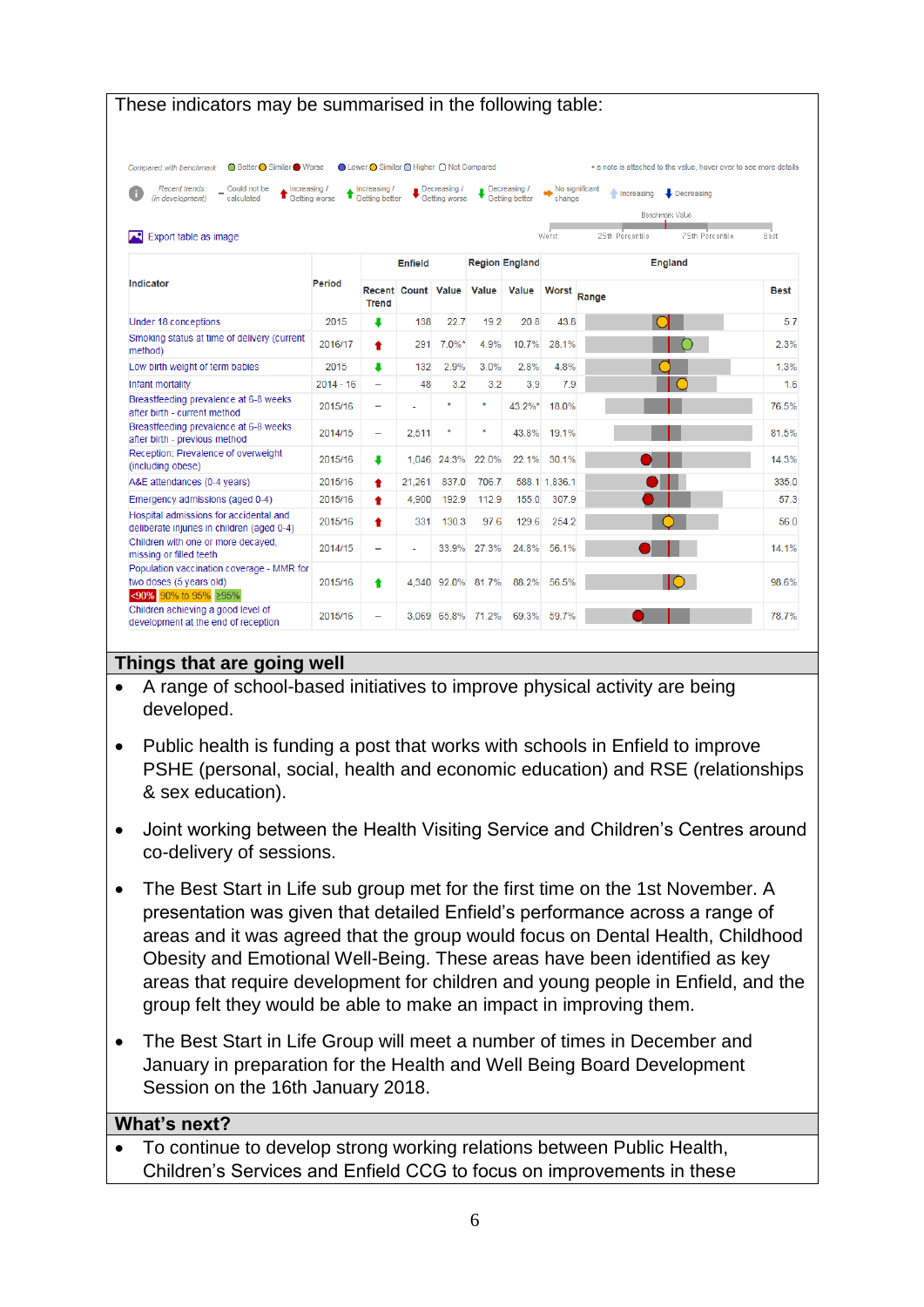indicators.

- The BSIL task & finish group will report to the HWBB development session on 16th January 2018.
- To review the metrics for these indicators to understand the trends when updated data becomes available.

- The HWBB could maintain a focus on this area and ensure that all partners are delivering appropriately.
- Supporting the BSIL task & finish group through ensuring attendance and participation in the programme, oversight and helping ensure corporate and partnership support.
- Devote focused session on Best Start in Life at the 16th January 2018 HWBB development session that brings together key partners that contribute to improving outcomes.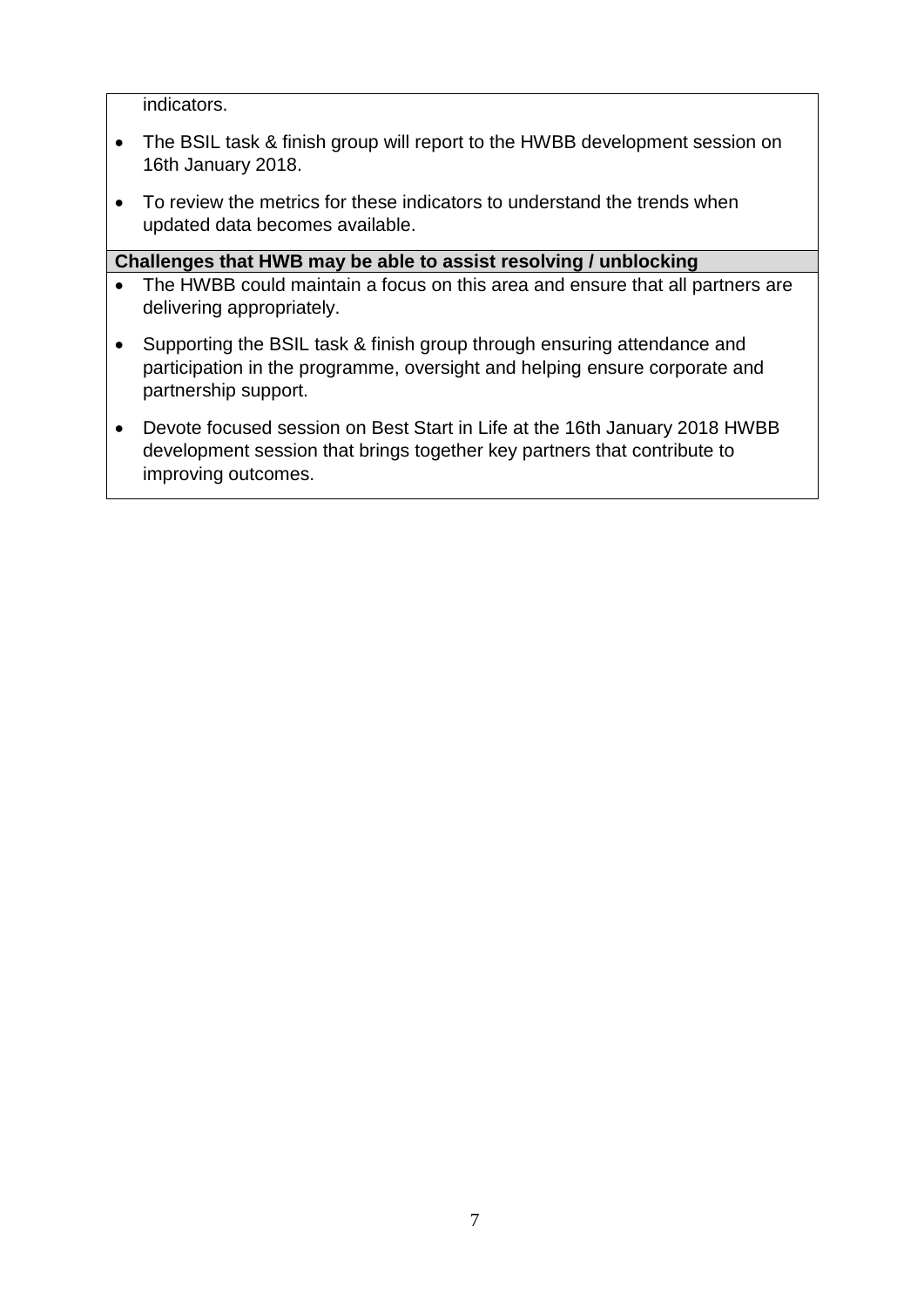

| <b>Focus area</b> | Mental Health Resilience – Emotional and Mental Health Resilience<br>and wellbeing |
|-------------------|------------------------------------------------------------------------------------|
| <b>Partners</b>   | Public Health, Enfield CCG, BEHMHT, NCL PH Departments.<br>London Health Board.    |
|                   |                                                                                    |

#### **What's our current performance?**

 We continue to work closely with Thrive LDN as a vehicle for adding value to ongoing mental health resilience work in Enfield.

#### **Things that are going well**

 Our current partnership activity with Thrive LDN to improve Mental Health Resilience in Enfield was presented and discussed at HWB development session on the 21<sup>st</sup> November 2017.

#### **What's next?**

- The HWB has committed to;
	- o Continue to support ongoing partnership with Thrive LDN in this area.
	- o Investigate and obtain clarification of Thrive LDN's "Hub Offer" to Enfield and to report on this as appropriate

- Continue to support ongoing partnership with Thrive LDN in this area.
- Investigate and obtain clarification of Thrive LDN's "Hub Offer" to Enfield and to report on this as appropriate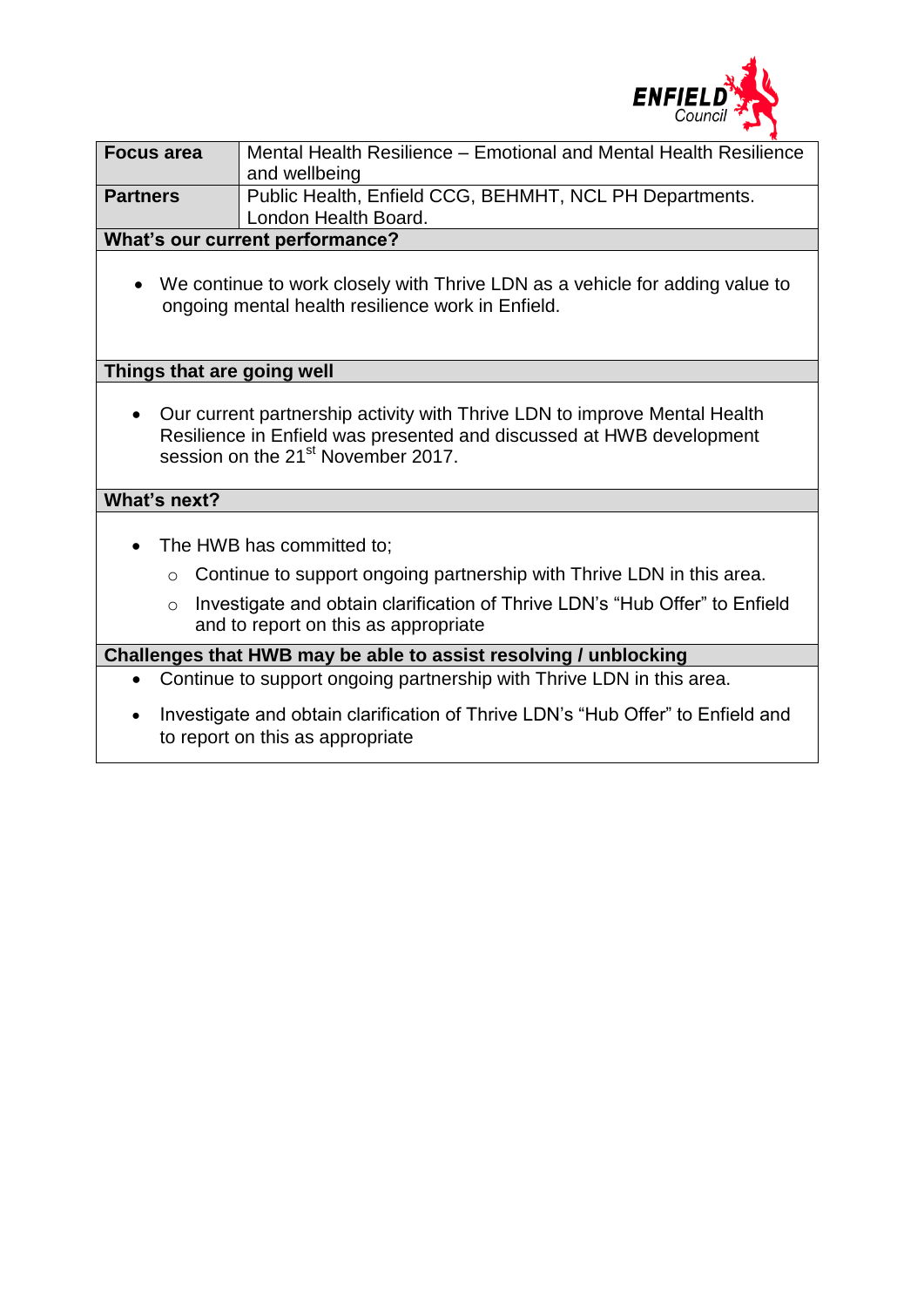

| <b>Focus area</b>                                                                                    | <b>Healthy Weight</b>                                                                                                                                                                                                                                              |  |  |  |  |  |  |
|------------------------------------------------------------------------------------------------------|--------------------------------------------------------------------------------------------------------------------------------------------------------------------------------------------------------------------------------------------------------------------|--|--|--|--|--|--|
| <b>Partners</b>                                                                                      | Edmonton Community Partnership, Enfield Voluntary Action, Local                                                                                                                                                                                                    |  |  |  |  |  |  |
|                                                                                                      | businesses                                                                                                                                                                                                                                                         |  |  |  |  |  |  |
|                                                                                                      | LBE- Planning, Sustainable Transport, Road Safety, Enfield                                                                                                                                                                                                         |  |  |  |  |  |  |
| Catering Services, School Sports, Healthy Schools, Corporate<br>Communications, Environmental Health |                                                                                                                                                                                                                                                                    |  |  |  |  |  |  |
| What's our current performance?                                                                      |                                                                                                                                                                                                                                                                    |  |  |  |  |  |  |
|                                                                                                      |                                                                                                                                                                                                                                                                    |  |  |  |  |  |  |
| $\bullet$                                                                                            | 1087 Reception Year pupils were classed as having excess weight in 2016/17.<br>This means that one in four Reception Year pupils in Enfield were overweight<br>or obese (25.05%). This was significantly higher compared to London (22.3%)<br>and England (22.6%). |  |  |  |  |  |  |
| $\bullet$                                                                                            | For Year 6 (10-11 years) rate of excess weight increased to more than two in<br>five (40.7%) pupils in Enfield. This is the $9th$ highest in London and the highest<br>in NCL.                                                                                     |  |  |  |  |  |  |
| $\bullet$                                                                                            | Around two thirds of adults in Enfield (63.5%) are overweight or obese.<br>This is the 3 <sup>rd</sup> highest in London and the highest in NCL.                                                                                                                   |  |  |  |  |  |  |
|                                                                                                      | Things that are going well                                                                                                                                                                                                                                         |  |  |  |  |  |  |
|                                                                                                      |                                                                                                                                                                                                                                                                    |  |  |  |  |  |  |
|                                                                                                      | Enfield's approach to Healthy Weight was discussed at the Health and<br>Wellbeing Board Development Session on the 21 <sup>st</sup> November 2017.                                                                                                                 |  |  |  |  |  |  |
| What's next?                                                                                         |                                                                                                                                                                                                                                                                    |  |  |  |  |  |  |
| $\bullet$                                                                                            | HWB has committed to;                                                                                                                                                                                                                                              |  |  |  |  |  |  |
| $\circ$                                                                                              | Each organisation implementing the Healthy Catering Commitment within<br>their organisation                                                                                                                                                                        |  |  |  |  |  |  |
| $\circ$                                                                                              | Each organisation signing up to the Sugar Free Declaration                                                                                                                                                                                                         |  |  |  |  |  |  |
| $\circ$                                                                                              | To explore opportunities for more water fountains to be made available<br>across the borough                                                                                                                                                                       |  |  |  |  |  |  |
| Challenges that HWB may be able to assist resolving / unblocking                                     |                                                                                                                                                                                                                                                                    |  |  |  |  |  |  |
|                                                                                                      |                                                                                                                                                                                                                                                                    |  |  |  |  |  |  |
|                                                                                                      | To support and action below;                                                                                                                                                                                                                                       |  |  |  |  |  |  |
| $\circ$                                                                                              | Each organisation implementing the Healthy Catering Commitment within<br>their organisation                                                                                                                                                                        |  |  |  |  |  |  |
| $\circ$                                                                                              | Each organisation signing up to the Sugar Free Declaration                                                                                                                                                                                                         |  |  |  |  |  |  |
| $\circ$                                                                                              | To explore opportunities for more water fountains to be made available<br>across the borough                                                                                                                                                                       |  |  |  |  |  |  |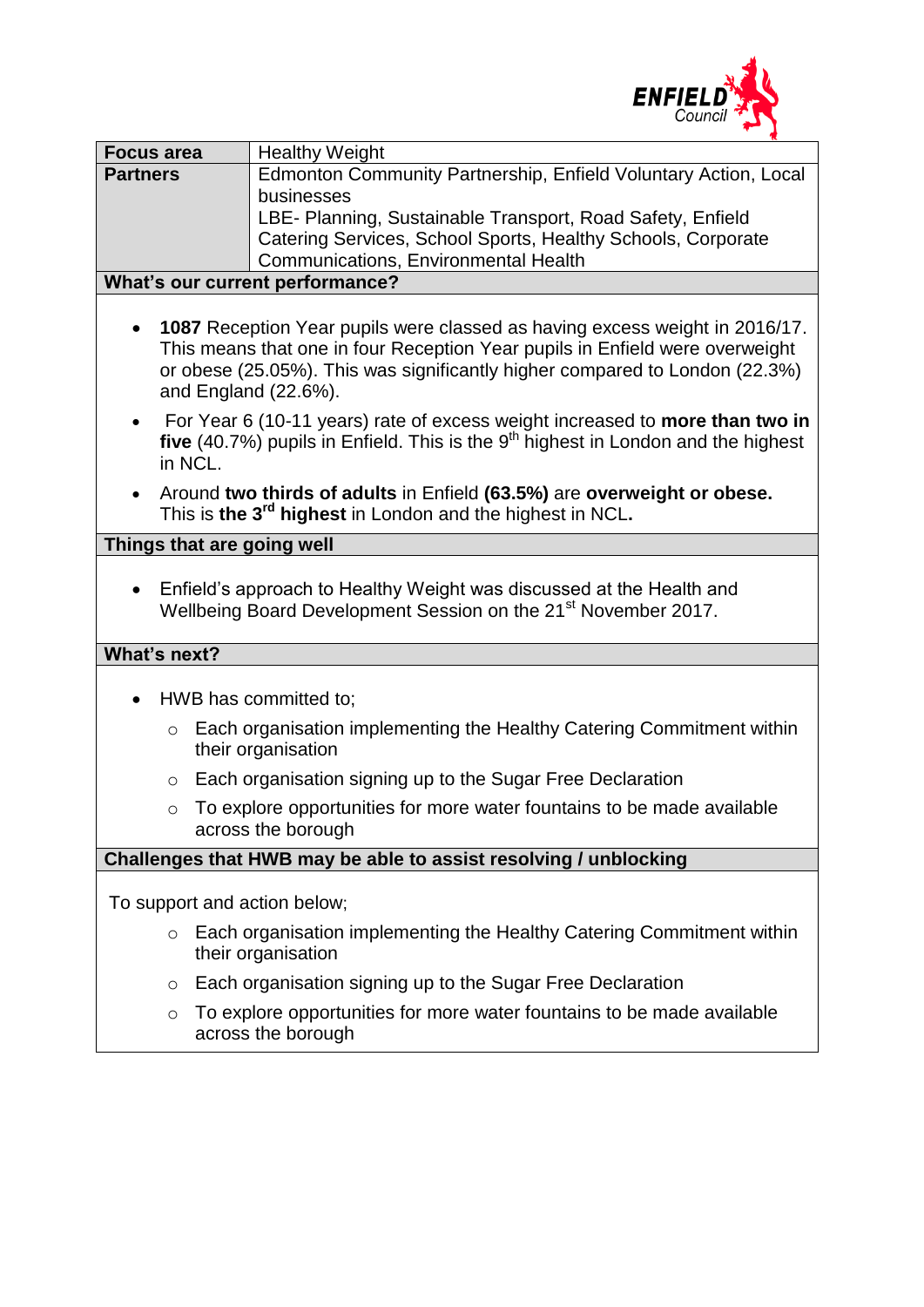

#### **Collaboration**

| <b>Focus area</b>               | Domestic Violence       |  |  |  |  |
|---------------------------------|-------------------------|--|--|--|--|
| <b>Partners involved</b>        | <b>Community Safety</b> |  |  |  |  |
| What's our current performance? |                         |  |  |  |  |

Enfield has seen a rise in domestic abuse offences year on year since the establishment of a 2011/12 baseline. However, in the 12 months (to 31st July 2017) there have been 2813 reported domestic abuse offences. This constitutes a 4.4% decline in Domestic Abuse offences in the previous 12 months but a 62.6% rise from the MOPAC 2011/12 baseline.

Update:

- o Recorded Domestic Abuse Incidents have increased by 15 incidents in the 12 months to 30th September 2017 (+0.3%, London: -4.3%).
- o In the same period, Violence with Injury offences which were DV related have decreased by 114 offences (-11.9%, London: -1.4%)
- o However, Sexual Offences have increased by 29 (+5.2%, London: +8.4%) and Rape Offences by 15 (+7.1%, London: +16.6%)

#### **Things that are going well**

- A new Violence Against Women and Girls (VAWG) Strategy has been produced and agreed by the Safer and Stronger Communities Board (SSCB)
- The VAWG Strategy will be accompanied by an annual action plan which is being finalised with multi-agency contributions to partnership work
- Re-accreditation awarded to London Borough of Enfield by White Ribbon Campaign UK
- Development of an LBE Domestic Violence and Workplace Response Policy for employees
- Enfield Council He doesn't love you if…domestic abuse campaign national public sector communications excellence awards – bronze winner
- Continuing awareness-raising and targeted digital marketing with the 'Boyfriend Material?' campaign

#### **What's next?**

- 1. Progressing and monitoring the VAWG Strategy Action plan and outcomes of single and multi-agency partnership work
- 2. Progressing the recommendations from the HWB development session which includes an audit of how Enfield is meeting NICE guidelines on domestic abuse
- 3. Work with partners and commissioners to ensure continued provision of (a) DV resource (IDVA or advocate educator) at North Middlesex Hospital (b) Perpetrator programme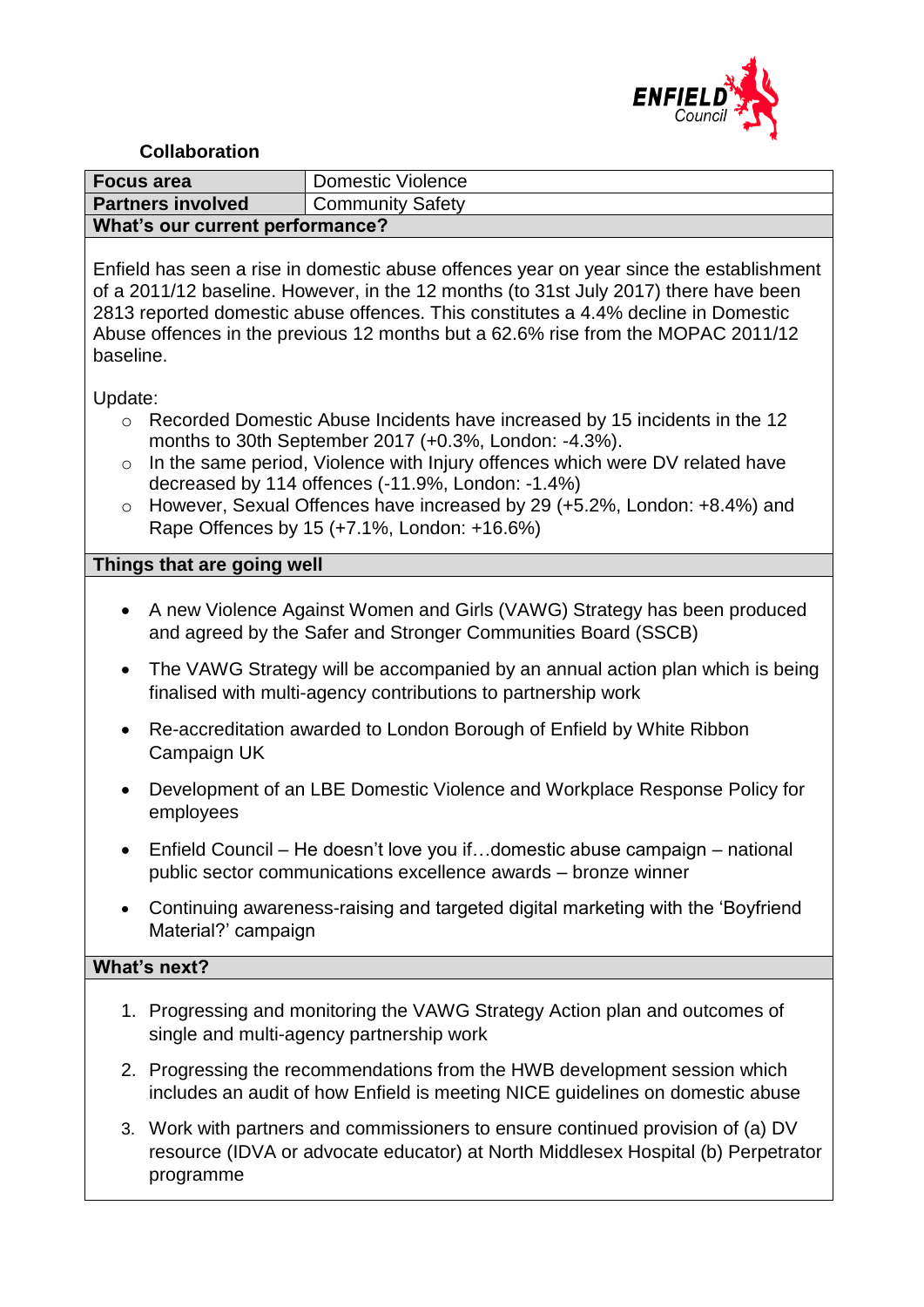# **Challenges that HWB may be able to assist resolving / unblocking**

Continue to support embedding work to tackle domestic abuse across the partnership.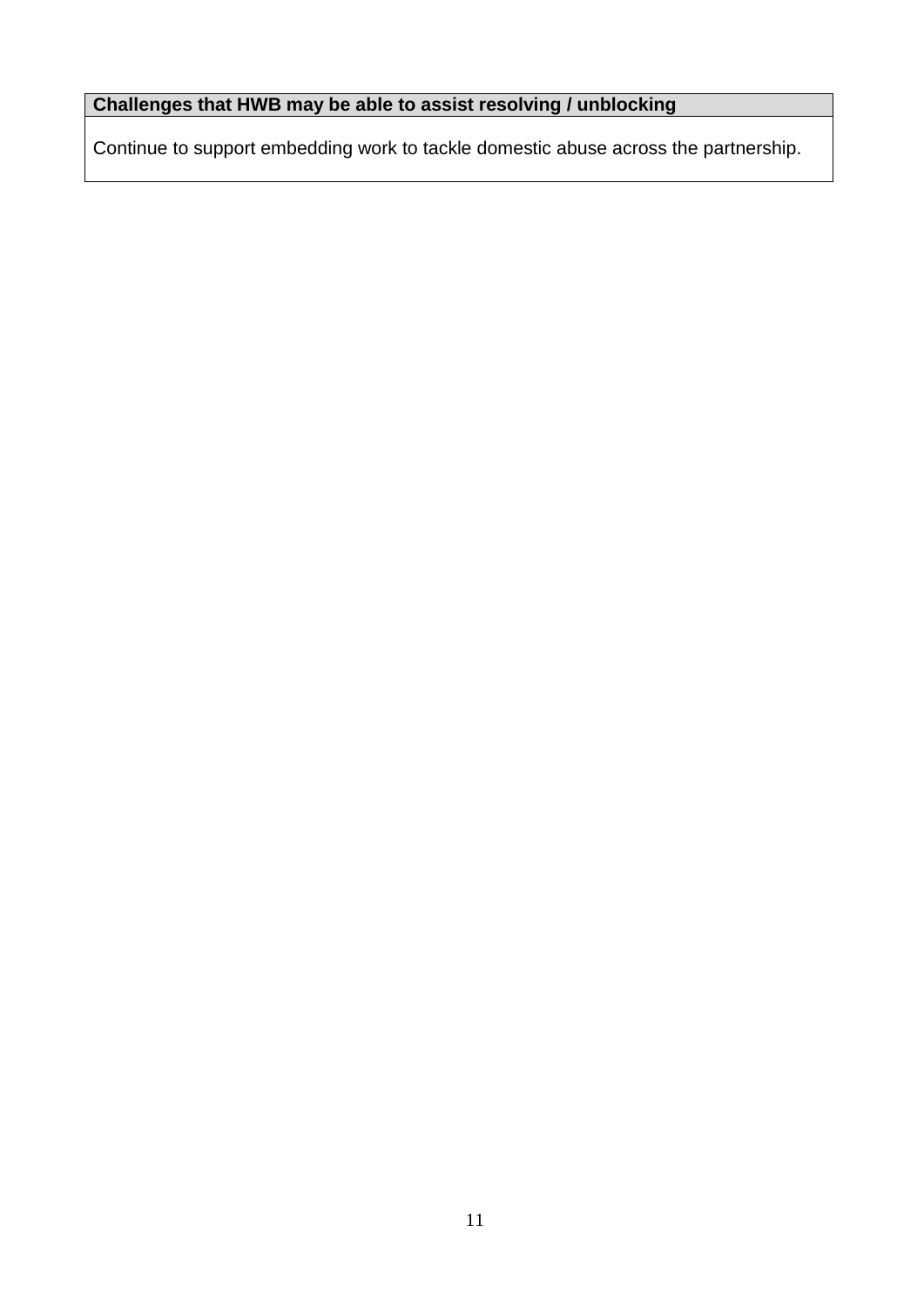

# **Enhanced Monitoring**

| <b>Focus area</b>                                                                                                                                                                                                                                                                                                                                                                                                                                                                                                                                                                                                            | Cancer                                                                                                                                                                                                                                                                                                                                                                                                                                                                                                                                                                                                                                                                                                                                                                    |  |  |  |  |  |  |
|------------------------------------------------------------------------------------------------------------------------------------------------------------------------------------------------------------------------------------------------------------------------------------------------------------------------------------------------------------------------------------------------------------------------------------------------------------------------------------------------------------------------------------------------------------------------------------------------------------------------------|---------------------------------------------------------------------------------------------------------------------------------------------------------------------------------------------------------------------------------------------------------------------------------------------------------------------------------------------------------------------------------------------------------------------------------------------------------------------------------------------------------------------------------------------------------------------------------------------------------------------------------------------------------------------------------------------------------------------------------------------------------------------------|--|--|--|--|--|--|
| <b>Partners</b>                                                                                                                                                                                                                                                                                                                                                                                                                                                                                                                                                                                                              | Public Health, Enfield CCG, NHS England                                                                                                                                                                                                                                                                                                                                                                                                                                                                                                                                                                                                                                                                                                                                   |  |  |  |  |  |  |
|                                                                                                                                                                                                                                                                                                                                                                                                                                                                                                                                                                                                                              | What's our current performance?                                                                                                                                                                                                                                                                                                                                                                                                                                                                                                                                                                                                                                                                                                                                           |  |  |  |  |  |  |
| One-year survival in Enfield was 70.1, similar to the England average of 69.6. One-<br>year survival is indicative of early detection and treatment (2013).<br>48.5 % of cancer diagnosed in Enfield was early stages (stages 1 or 2). This was<br>$\bullet$<br>below London (51.6%) and England (52.4%) averages (2015)<br>In 2016, Bowel screening coverage in Enfield is 57.2%, this is below the London<br>(59.0%) and England (57.9%) averages. Breast screening in Enfield (76.9%) is above<br>England average (75.5%) and Enfield's cervical screening coverage (73.9%) is also<br>above the England average (72.7%). |                                                                                                                                                                                                                                                                                                                                                                                                                                                                                                                                                                                                                                                                                                                                                                           |  |  |  |  |  |  |
| Things that are going well                                                                                                                                                                                                                                                                                                                                                                                                                                                                                                                                                                                                   |                                                                                                                                                                                                                                                                                                                                                                                                                                                                                                                                                                                                                                                                                                                                                                           |  |  |  |  |  |  |
| $\bullet$                                                                                                                                                                                                                                                                                                                                                                                                                                                                                                                                                                                                                    | The local cancer action group meets regularly to help improve patient journey through<br>screening, referral, treatment and care post-discharge from hospital.                                                                                                                                                                                                                                                                                                                                                                                                                                                                                                                                                                                                            |  |  |  |  |  |  |
| $\bullet$<br>Trust Action plan.                                                                                                                                                                                                                                                                                                                                                                                                                                                                                                                                                                                              | The group recently discussed the North Middlesex Hospital response to improve the<br>outcomes of the National Patient Experience survey through the development of local                                                                                                                                                                                                                                                                                                                                                                                                                                                                                                                                                                                                  |  |  |  |  |  |  |
| $\bullet$                                                                                                                                                                                                                                                                                                                                                                                                                                                                                                                                                                                                                    | Partners in Enfield work with NCL cancer screening assurance group to improve<br>screening across the STP footprint.                                                                                                                                                                                                                                                                                                                                                                                                                                                                                                                                                                                                                                                      |  |  |  |  |  |  |
|                                                                                                                                                                                                                                                                                                                                                                                                                                                                                                                                                                                                                              | Screening coverage for breast cancer and cervical cancer in Enfield is above the<br>national average.                                                                                                                                                                                                                                                                                                                                                                                                                                                                                                                                                                                                                                                                     |  |  |  |  |  |  |
| What's next?                                                                                                                                                                                                                                                                                                                                                                                                                                                                                                                                                                                                                 |                                                                                                                                                                                                                                                                                                                                                                                                                                                                                                                                                                                                                                                                                                                                                                           |  |  |  |  |  |  |
| ٠<br>met.<br>$\bullet$<br>al 2014).<br>$\bullet$                                                                                                                                                                                                                                                                                                                                                                                                                                                                                                                                                                             | Although Cervical screening uptake in Enfield is above national average, it is still not<br>reaching the national target of 80%. Enfield Cancer working group is preparing<br>resources for cervical cancer awareness campaign to take place in January 2018.<br>The primary care team is working with local provider to ensure that there is sufficient<br>capacity within local GP provider clinics to ensure increase in demand for screening is<br>Clinical pathways were reviewed to ensure timely cancer referrals from GPs because<br>evidence suggests that GPs' gut feeling about cancer is highly accurate (Hjertholm et<br>The North Middlesex NHS Trust will report to cancer action group the progress on<br>implementing the action plan at the later date. |  |  |  |  |  |  |
|                                                                                                                                                                                                                                                                                                                                                                                                                                                                                                                                                                                                                              | Challenges that HWB may be able to assist resolving / unblocking                                                                                                                                                                                                                                                                                                                                                                                                                                                                                                                                                                                                                                                                                                          |  |  |  |  |  |  |

• Support the local cancer awareness campaign in January 2018.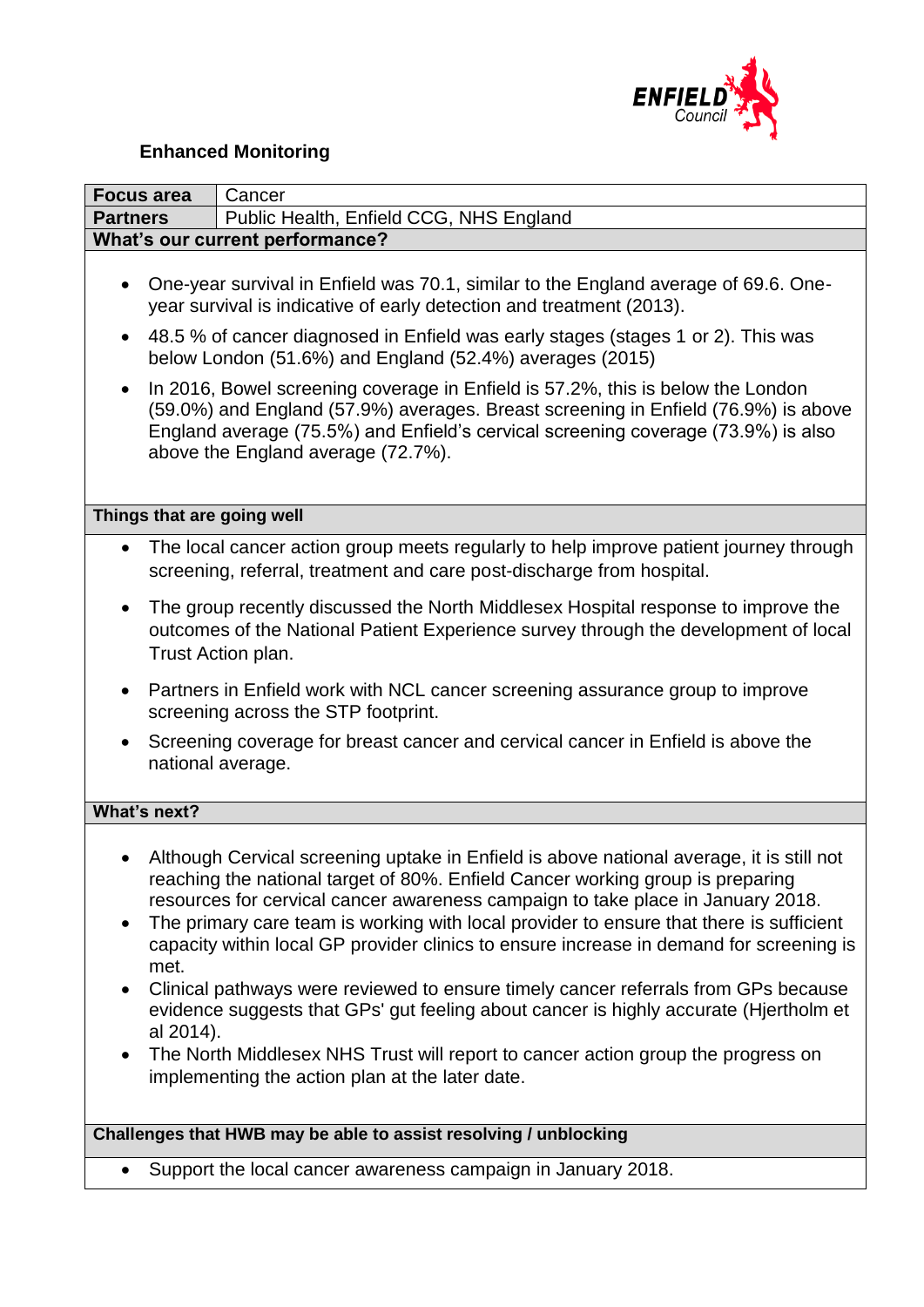| <b>Focus area</b>                                                                   | Flu vaccination amongst Health Care Workers (HCWs)                                      |  |  |  |
|-------------------------------------------------------------------------------------|-----------------------------------------------------------------------------------------|--|--|--|
| <b>Partners</b>                                                                     | Royal Free NHS Trust, North Middlesex University Hospital, BEH -                        |  |  |  |
|                                                                                     | community service, Enfield CCG/General Practices, LBE                                   |  |  |  |
|                                                                                     | What's our current performance?                                                         |  |  |  |
|                                                                                     |                                                                                         |  |  |  |
|                                                                                     | Flu vaccination campaign for the winter 2017/18 has commenced in September.             |  |  |  |
|                                                                                     |                                                                                         |  |  |  |
| Things that are going well                                                          |                                                                                         |  |  |  |
|                                                                                     |                                                                                         |  |  |  |
| <b>NHS Trusts</b>                                                                   |                                                                                         |  |  |  |
|                                                                                     | Flu vaccination campaign for the winter 2017/18 has commenced in the NHS Trusts in      |  |  |  |
| Enfield.                                                                            |                                                                                         |  |  |  |
|                                                                                     |                                                                                         |  |  |  |
|                                                                                     | <b>Staffs at Care and residential homes</b>                                             |  |  |  |
|                                                                                     | In addition to the residents of care and residential homes, NHS England London team has |  |  |  |
|                                                                                     | commissioned community pharmacies to provide free flu vaccination for all staffs at     |  |  |  |
|                                                                                     | residential and care home. Council is working with these homes as well as community     |  |  |  |
|                                                                                     | pharmacies to maximise the uptake of flu vaccination amongst this group.                |  |  |  |
|                                                                                     |                                                                                         |  |  |  |
| What's next?                                                                        |                                                                                         |  |  |  |
|                                                                                     |                                                                                         |  |  |  |
| Ongoing scrutiny of uptake rates.                                                   |                                                                                         |  |  |  |
|                                                                                     |                                                                                         |  |  |  |
|                                                                                     |                                                                                         |  |  |  |
|                                                                                     | Challenges that HWB may be able to assist resolving / unblocking                        |  |  |  |
|                                                                                     |                                                                                         |  |  |  |
| HWB members to actively promote flu campaign within their organisations, especially |                                                                                         |  |  |  |
|                                                                                     | amongst health and care workers and vulnerable people.                                  |  |  |  |
|                                                                                     |                                                                                         |  |  |  |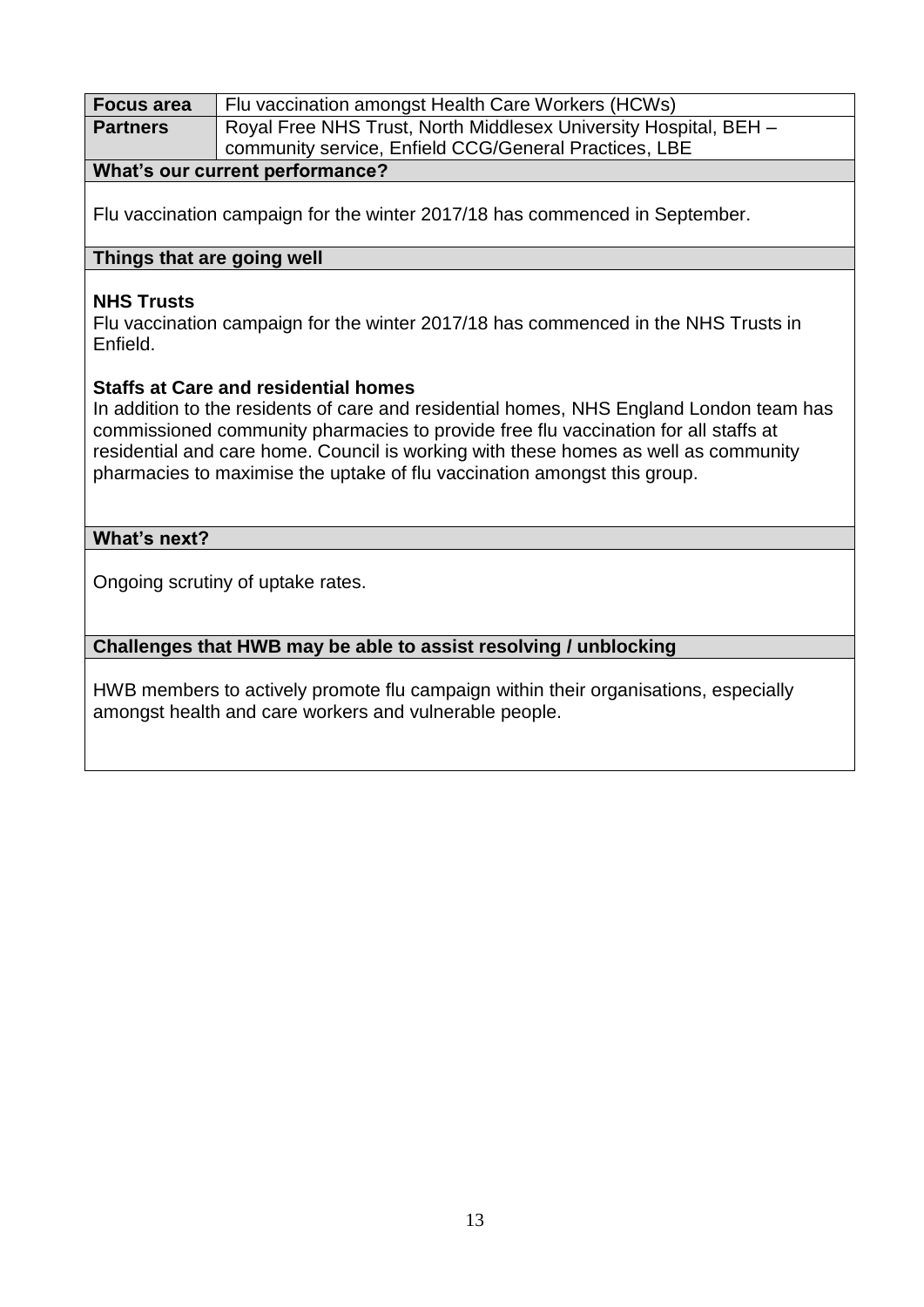

| <b>Focus area</b>                                | Housing for vulnerable adults |  |  |  |  |
|--------------------------------------------------|-------------------------------|--|--|--|--|
| <b>HASC, Housing</b><br><b>Partners involved</b> |                               |  |  |  |  |
| What's our current performance?                  |                               |  |  |  |  |

#### General Needs Housing Offer

Information on the current housing requirements of adults with learning disabilities and mental health support needs who are eligible for ASC services, shows us that the demand for accessible, affordable general needs housing exceeds supply available through our current allocation systems. The requirements of adults with mental health support needs (who are able to live independently within general needs accommodation) is an area of particular pressure at present.

#### Specialist Housing Offer

ASC work with the market and housing services to directly commission specialist housing services, including supported housing services for adults with disabilities retirement and extra care housing. Analysis of current supply shows that we need to develop key areas including:

- extra care housing across tenure
- supported housing for adults with physical disabilities
- retirement housing

Further detail in respect of Adult Social Care Strategic Commissioning Priorities for Housing across service areas can be identified in our recent Market Potion Statement.

#### **Things that are going well**

Innovative projects to meet the housing needs of service users with very specific accommodation requirements and for whom other housing acquisition routes have been exhausted. This includes:

- Housing Gateway/ASC Pilot Project
- Home ownership initiatives for adults with long term disabilities (over (£700,000 DoH funding secured to enable individual purchase of homes via shared ownership)
- Supply capacity building in respect of Learning Disability Services, to include new build developments for adults with complex and challenging behaviours and low level move on needs
- Consideration of current housing pathways, including panels and quotas in respect of adults with support and care needs
- Further work to develop wheelchair accessible supported housing accommodation and respite services for adults with learning disabilities – considering incorporation within new build development recently approved by the planning authority
- Research and local consideration of Care Village models including visits to Bowthorpe Care Village and Whitley Village to better understand model and potential benefits.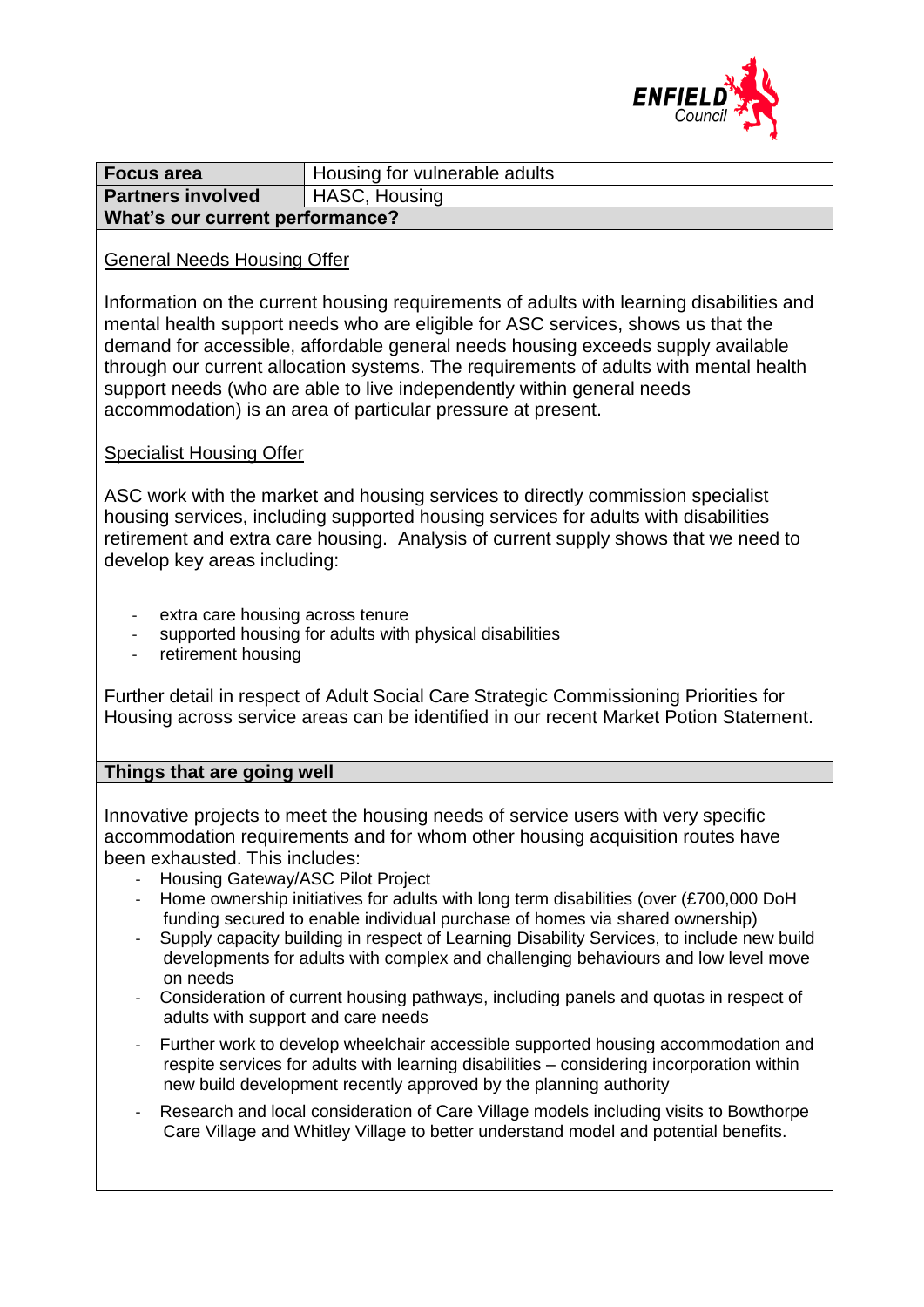#### **What's next?**

- The further development of move on accommodation for adults with mental health support needs who are eligible for ASC services
- The development of the borough's Housing with Care offer, to include the further development of extra care housing options across tenures types
- The consideration of a local 'Care Village, to provide a mixed Housing with Care offer to older residents, that integrates health and wellbeing services
- Incorporation of strategically relevant housing services for adults with support and care needs within key borough development programmes (including Meridian Water)
- Working with estate agents and property developers to seek appropriate step down accommodation that is cost neutral to the Council.

- Limited site availability for the development of affordable specialist housing services – this is a particular challenge when seeking to secure site on the open market.
- The decommissioning of some Housing Related Support services has led to supply loss in some areas, though where possible, sustaining housing supply has been negotiated.
- Limitations to knowledge and influence in respect to new providers of specialist housing services establishing within the borough at high cost with the view to provide for high need out of borough placements, placing increasing pressure on local services.
- Often competing resources for accommodation; including other authorities looking to place service users within Enfield.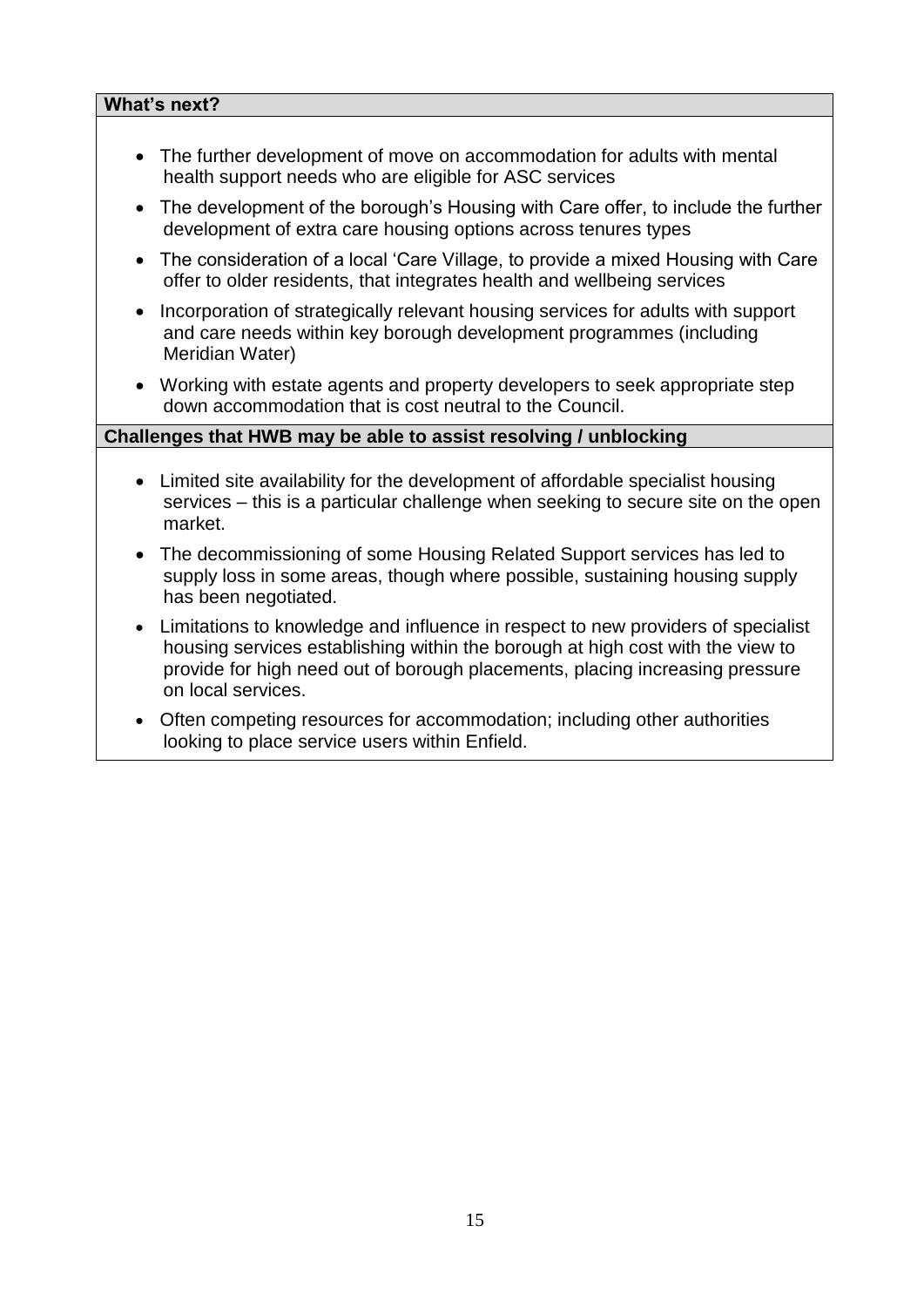

| <b>Focus area</b>               | Diabetes Prevention        |  |  |  |  |
|---------------------------------|----------------------------|--|--|--|--|
| <b>Partners</b>                 | Enfield CCG, Public Health |  |  |  |  |
| What's our current performance? |                            |  |  |  |  |

The NHS DPP was announced in the Five Year Forward View, published in October 2014, which set out the ambition to become the first country to implement at scale a nation evidence-based diabetes prevention programme modelled on proven UK and international models, and linked where appropriate to the new NHS Health Check.

The NHS DPP is a joint initiative led by NHS England, Public Health England and Diabetes UK. The programme aims to deliver services which identify people with nondiabetic hyperglycaemia who are at high risk of developing Type 2 diabetes and offer them behavioural intervention that is designed to lower their risk of onset of Type 2 diabetes.

As part of the national rollout programme, Enfield CCG and Enfield's Public Health Team, in partnship with Barnet CCG & PH received approval to mobilise this service as part of wave 2 phased release. The programme is set to deliver 6800 places over a 24-months period (2700 in 2017/18 & 4100 during 2018/19). Within Enfield, 3 site locations have been identified and acquired:

- Evergreen Primary Care Center (N9 0TW)
- Ordnance Road Unity Centre (EN3 6ND)
- Carlton House Surgery (EN1 3LL)

Between May and September 2017/18, 1442 patients have been referred to the service, of those, 386 patients have been seen for an initial assessment and 8 Groups have been established. Patients are expected to engage with the programme over a 9 month period so the first groups will conclude during May 2018.

Due to the popularity of the programme, our NDPP provider will be increasing capacity during this quarter, to manage the increased demand.

#### **Things that are going well**

• Referral rates continue to be high.

#### **What's next?**

- The NDPP provider will increase the number of groups held on weekends to improve access to these services outside of core working hours.
- The NDPP provider will start deploying Turkish speaking groups from February 2018
- The partnership to identify a suitable site location within the South West Locality (Winchmore Hill, Southgate and Palmers Green wards).

## **Challenges that HWB may be able to assist resolving / unblocking** Not at this stage.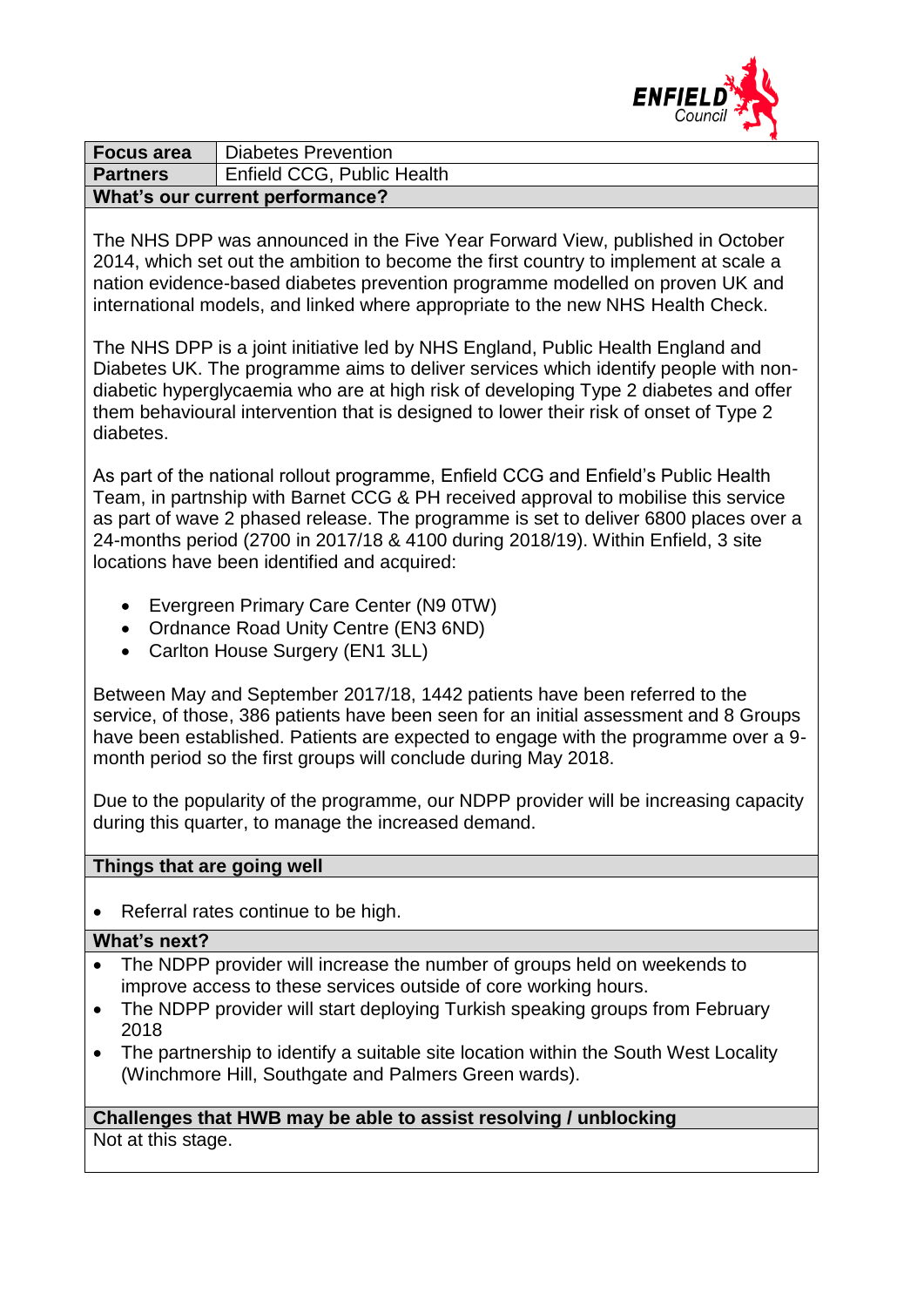| <b>Focus area</b>                      | Living well with multiple conditions and chronic illness                                                                                                                                                                                                                                                                                                                                                                                                                     |  |  |  |  |  |  |
|----------------------------------------|------------------------------------------------------------------------------------------------------------------------------------------------------------------------------------------------------------------------------------------------------------------------------------------------------------------------------------------------------------------------------------------------------------------------------------------------------------------------------|--|--|--|--|--|--|
| <b>Partners</b>                        | HHASC, Enfield CCG, PH, BEHMHT - community health service                                                                                                                                                                                                                                                                                                                                                                                                                    |  |  |  |  |  |  |
| <b>What's our current performance?</b> |                                                                                                                                                                                                                                                                                                                                                                                                                                                                              |  |  |  |  |  |  |
|                                        | The gap between Life Expectancy and Healthy Life expectancy in Enfield is<br>11.7 years for males and 18.2 years for females [2013-2015 data]. These<br>years are likely to be lived with multiple conditions and chronic illness.                                                                                                                                                                                                                                           |  |  |  |  |  |  |
| $\bullet$                              | The data is currently not available to determine how many people are living<br>with multiple long-term conditions in Enfield, but it is likely that many of them<br>need social care support.                                                                                                                                                                                                                                                                                |  |  |  |  |  |  |
| $\bullet$                              | Social care-related quality of life in Enfield was 18.7% (quality of life score<br>based on Adult Social Care Survey), similar to London average (18.6%) but<br>was statistically below the England average (19.1%). Enfield's score was the<br>joint 9 <sup>th</sup> highest in London, along with Lewisham, Islington and Haringey<br>$[2015/16]$ .                                                                                                                        |  |  |  |  |  |  |
| $\bullet$                              | Number of people with diabetes, cancer, dementia and mental health<br>conditions are increasing, and is expected to continue to rise.                                                                                                                                                                                                                                                                                                                                        |  |  |  |  |  |  |
| Things that are going well             |                                                                                                                                                                                                                                                                                                                                                                                                                                                                              |  |  |  |  |  |  |
|                                        |                                                                                                                                                                                                                                                                                                                                                                                                                                                                              |  |  |  |  |  |  |
| $\bullet$                              | BEH has initiated planning for implementation of "Personalised Care and<br>support planning" as part of national framework.                                                                                                                                                                                                                                                                                                                                                  |  |  |  |  |  |  |
| $\bullet$                              | Enfield CCG hosts a long-term condition steering group which PH is a core<br>member.                                                                                                                                                                                                                                                                                                                                                                                         |  |  |  |  |  |  |
| $\bullet$                              | The diabetes three treatment target (3TT) to improve the quality of clinical care<br>of diabetes patients (through cholesterol, blood pressure and glucose control)<br>has been awarded to Enfield and will be deliver via GP providers in Enfield. To<br>support the safe and effective delivery, training needs were analysed and<br>information sharing agreement was being put in place to enable the CCG to<br>extract the data related to implementation of the award. |  |  |  |  |  |  |
| $\bullet$                              | Works to develop Care Closer to Home Integrated Network (CHIN) is<br>progressing. A CHIN Board is formed with local partners to oversee the<br>integrated care for patients with long-term conditions and other complex needs<br>in Enfield. The GP Federation is in place and the 4 Locality leads within the<br><b>CHIN</b> are identified                                                                                                                                 |  |  |  |  |  |  |
| $\bullet$<br>strands:                  | Enfield CCG's approach to CHINs & QISTs consists of three inter-related                                                                                                                                                                                                                                                                                                                                                                                                      |  |  |  |  |  |  |
|                                        | Developing Primary Care,                                                                                                                                                                                                                                                                                                                                                                                                                                                     |  |  |  |  |  |  |
| -                                      | <b>Transforming Community Services and</b>                                                                                                                                                                                                                                                                                                                                                                                                                                   |  |  |  |  |  |  |
| -                                      | New Models of Care for Supporting Patients with Long Term Conditions.                                                                                                                                                                                                                                                                                                                                                                                                        |  |  |  |  |  |  |
|                                        |                                                                                                                                                                                                                                                                                                                                                                                                                                                                              |  |  |  |  |  |  |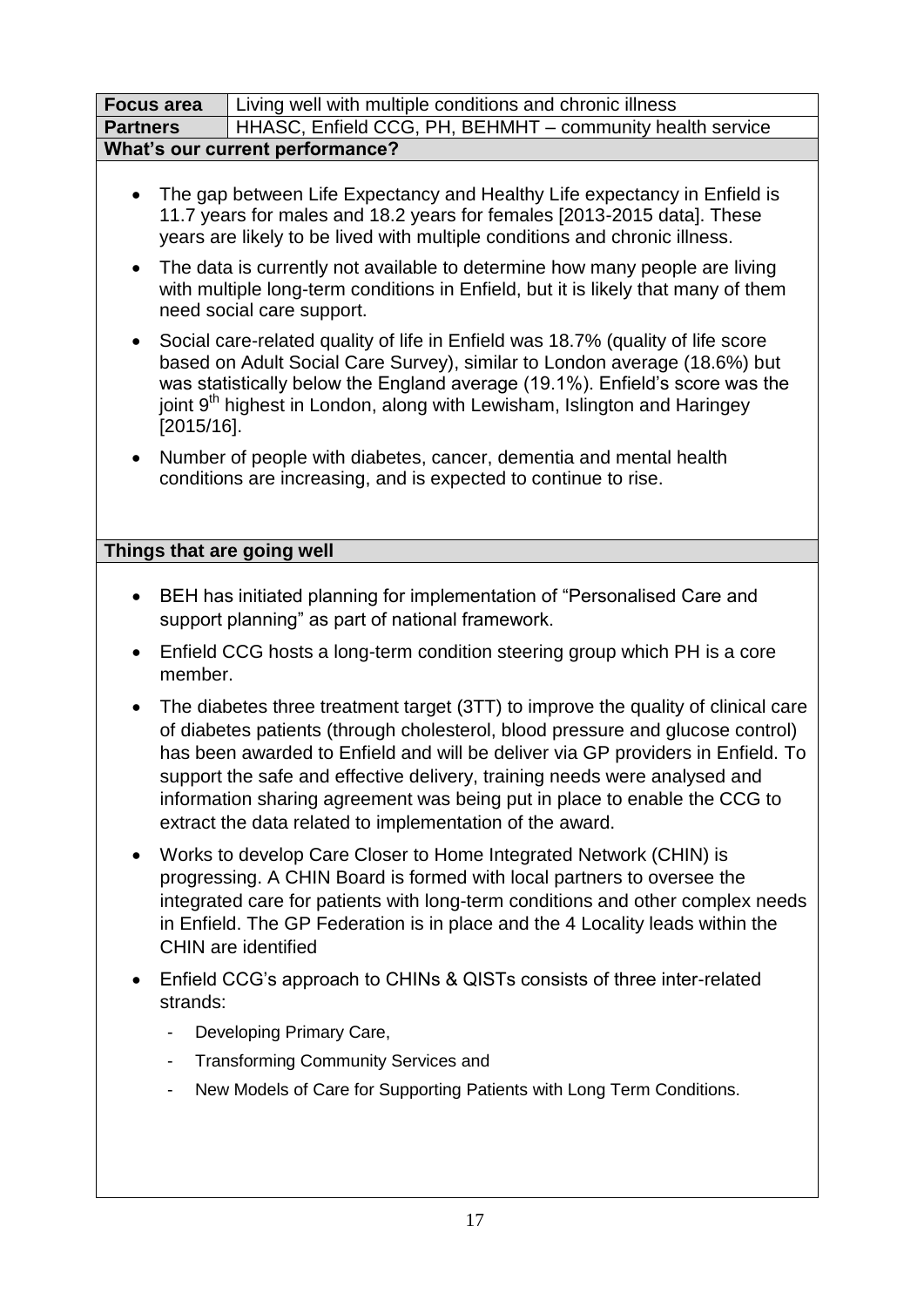#### **What's next?**

- The CHINs delivery group held a CHINs workshop on the 18th of October. The aim of the workshop was to develop key priorities and outcomes to be delivered in each CHIN. Feedback from the workshop will inform discussions at the next meeting which is on the 29th of November
- The Care Home Assessment Team (CHAT) was extended to include an Old Age Consultant Psychiatrist and the Mental Health Occupational Therapist as part of the CHAT Multi-disciplinary team. The additional capacity aim to work towards reducing emergency admissions and A&E attendances as well as reducing unnecessary antipsychotic drug use in Dementia patients and optimising treatment for patients with challenging behaviour
- Primary care programme to improve the care of prostate cancer survivors
- Quality Improvement Support Teams (QISTs) and Care Closer to Home Integrated Care developments to continue
- Dashboard for performance management of delivering the 3(TT)care across all GP's in Enfield developed
- Integrated IT that enables identification of Targets and Outcomes work in progress

- Support public engagement in taking up the 3TT in areas of high diabetes prevalence and deprivation in the borough.
- HWB is encouraged to champion smoking cessation in their respective organisations as part of the care and services they provide to their patients / clients, in particular for those patients / clients with long term conditions.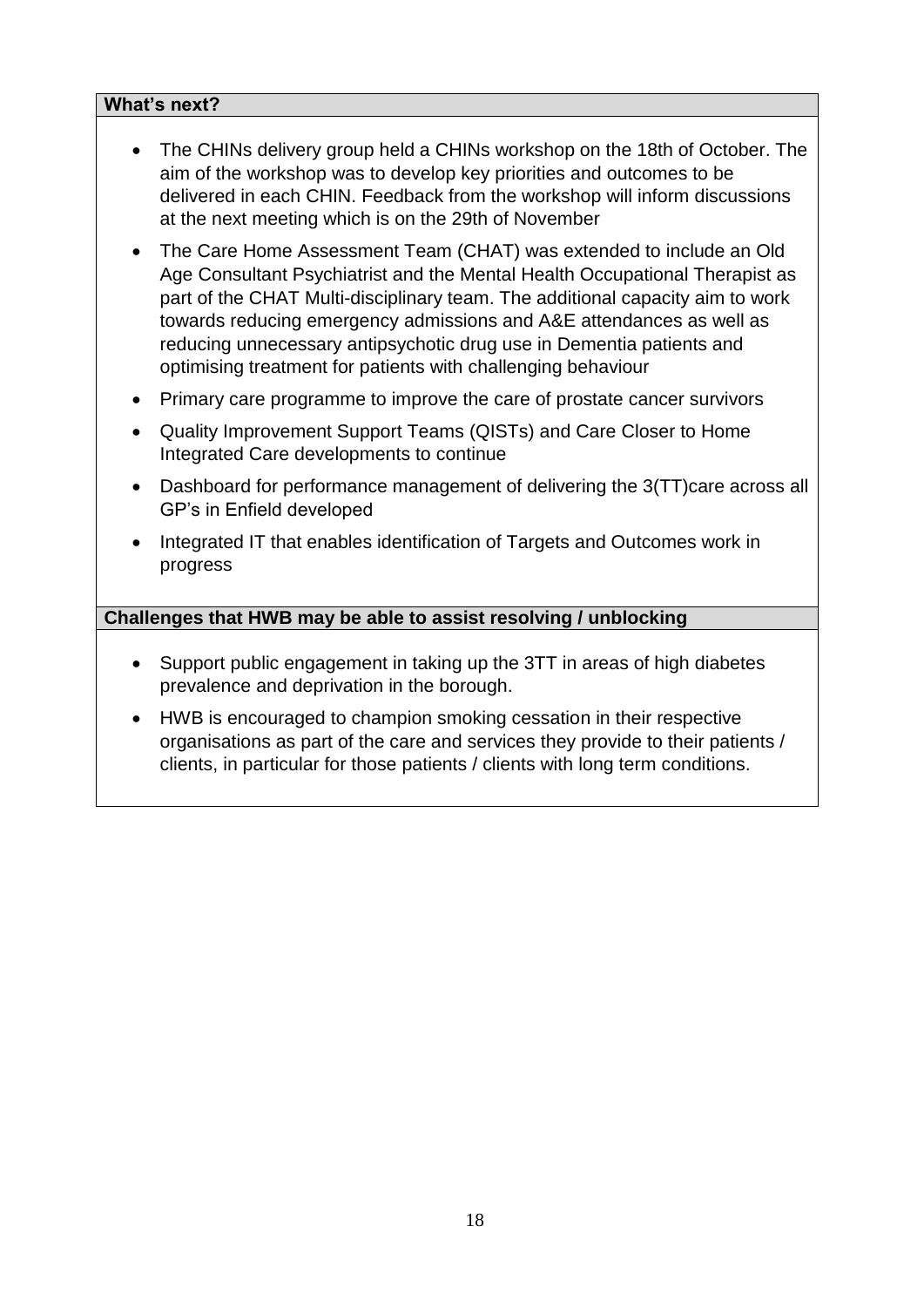

| <b>Focus area</b> | End of Life Care                                                  |
|-------------------|-------------------------------------------------------------------|
| <b>Partners</b>   | London Borough of Enfield, Marie Curie, CMC, North London         |
|                   | Hospice, Barndoc, Primary Care, Enfield Community Services, North |
|                   | Middlesex Hospital, Royal Free Hospital                           |
|                   |                                                                   |

#### **What's our current performance?**

- Death at hospital has been dropping over the past few years (see table below- death for all ages 2010-14))
- The trend in death at home has been on the increase however small and approaching the London and England average figure.

|                              |                | 2010     |        | 2011     |              | 2012     |              | 2013     |        | 2014     |        |
|------------------------------|----------------|----------|--------|----------|--------------|----------|--------------|----------|--------|----------|--------|
| Place of death<br><b>CCG</b> |                | Value(%) | Count  | Value(%) | <b>Count</b> | Value(%) | <b>Count</b> | Value(%) | Count  | Value(%) | Count  |
|                              | <b>Enfield</b> | 63.9%    | 1244   | 59.9%    | 1095         | 59.8%    | 1157         | 54.6%    | 1097   | 57.2%    | 1142   |
| <b>Hospital Deaths</b>       | London         | 58.7%    | 28099  | 56.4%    | 26125        | 55.2%    | 26264        | 54.6%    | 25775  | 53.9%    | 25520  |
|                              | England        | 53.1%    | 243802 | 50.8%    | 229044       | 48.9%    | 227308       | 48.3%    | 227748 | 47.4%    | 221277 |
|                              | <b>Enfield</b> | 17.1%    | 333    | 18.1%    | 332          | 18.2%    | 352          | 21.4%    | 430    | 20.9%    | 417    |
| <b>Home Deaths</b>           | London         | 19.9%    | 9542   | 21.2%    | 9821         | 21.0%    | 9991         | 22.2%    | 10494  | 22.1%    | 10457  |
|                              | England        | 20.9%    | 95805  | 21.9%    | 98618        | 22.2%    | 102978       | 22.4%    | 105773 | 23.0%    | 107383 |
|                              | <b>Enfield</b> | 11.8%    | 229    | 13.1%    | 240          | 14.3%    | 277          | 15.1%    | 304    | 15.4%    | 307    |
| <b>Care Home Deaths</b>      | London         | 13.0%    | 6225   | 13.5%    | 6270         | 14.6%    | 6934         | 14.8%    | 6993   | 14.9%    | 7033   |
|                              | England        | 18.5%    | 84723  | 19.5%    | 87751        | 21.1%    | 98202        | 21.6%    | 101991 | 21.7%    | 101383 |
|                              | Enfield        | 5.4%     | 106    | 7.0%     | 128          | 5.8%     | 113          | 6.1%     | 123    | 4.9%     | 97     |
| <b>Hospice Deaths</b>        | London         | 6.2%     | 2959   | 6.5%     | 3018         | 6.9%     | 3258         | 6.1%     | 2870   | 6.8%     | 3207   |
|                              | England        | 5.4%     | 24854  | 5.7%     | 25657        | 5.7%     | 26669        | 5.5%     | 26090  | 5.7%     | 26795  |
| Deaths in Other Places       | <b>Enfield</b> | 1.8%     | 35     | 2.2%     | 41           | 1.8%     | 35           | 2.7%     | 54     | 1.7%     | 34     |
|                              | London         | 2.2%     | 1047   | 2.3%     | 1071         | 2.3%     | 1097         | 2.4%     | 1109   | 2.3%     | 1097   |
|                              | England        | 2.1%     | 9795   | 2.2%     | 9700         | 2.1%     | 9637         | 2.2%     | 10151  | 2.2%     | 10437  |

## **Things that are going well**

The Care Home Assessment Team proactively support residents in care homes to have comfortable and dignified deaths in their preferred place Established End of Life Primary Care Champions

Utilising 'You Matter' Milestones Clinical Education material by UCL Partners

Increased engagement with GPs and Marie Curie. Better clarity in referral processes from GP to North London Hospice

Increased EOL profile and education across CCG has reflected a significant increase in the use of Coordinate My Care (CMC) across Enfield.

 Collaborative working with Hospice, community care homes and CHAT to promote GSF training and Sage & Thyme educational sessions

#### **What's next?**

- Supporting the emerging Care Closer to Home Integrated Networks (CHINs) which aims to reduce avoidable unplanned admissions which includes last phase of life including for people receiving end of life care
- Work with CMC to co-ordinate roll out of patient accessible CMC app MyCMC for carers and patients. This app will give patients the opportunity to record their decisions and to express wishes about their care so that this information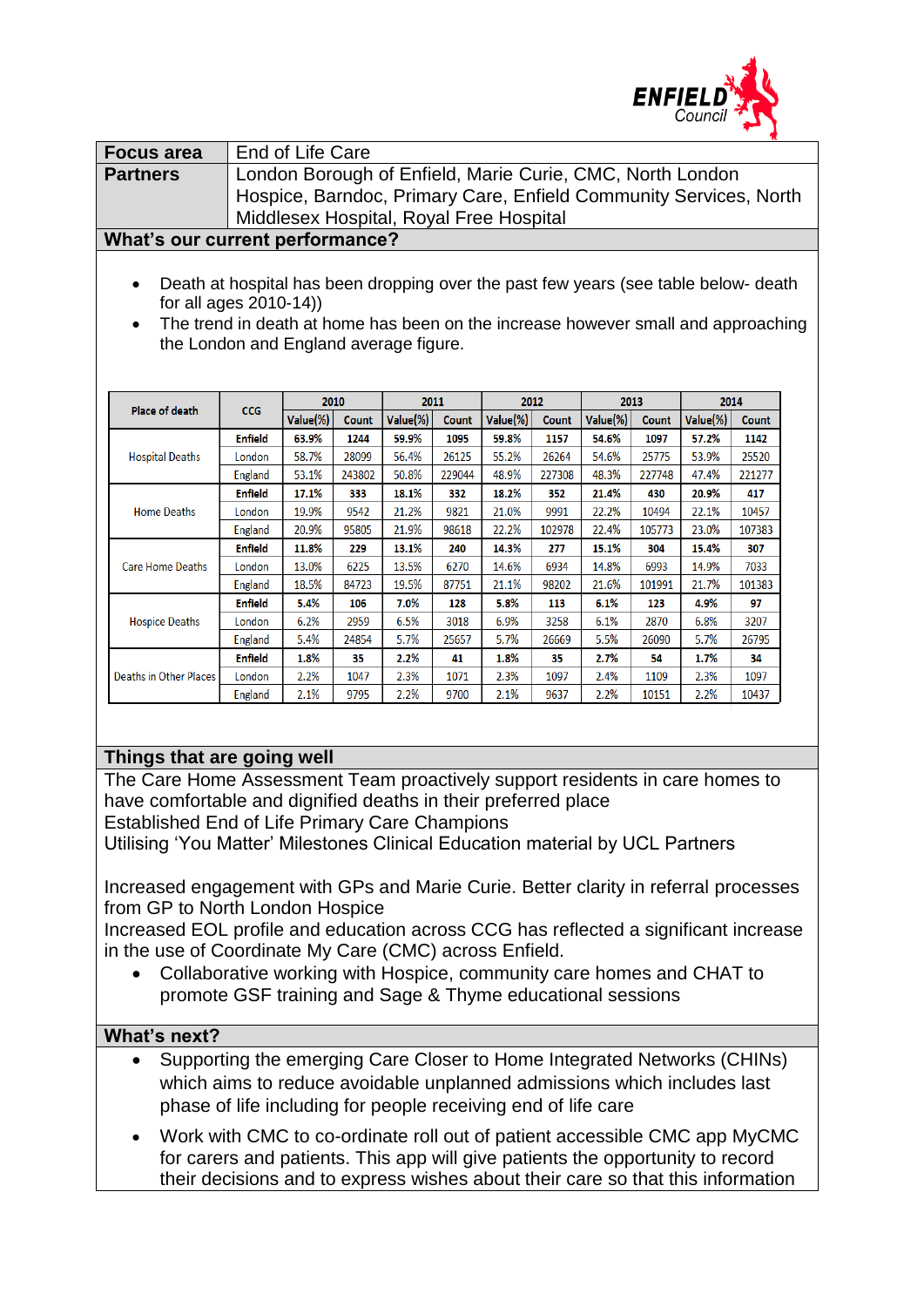is available to all professionals who are looking after them, helping to ensure that any care the patient receives is in line with what they've decided.Work with CMC to co-ordinate roll out of patient accessible CMC app **MyCMC** for carers and patients. This app will give patients the opportunity to record their decisions and to express wishes about their care so that this information is available to all professionals who are looking after them, helping to ensure that any care the patient receives is in line with what they've decided.

#### **Challenges that HWB may be able to assist resolving / unblocking**

• Supporting the emerging Care Closer to Home Integrated Networks (CHINs) programme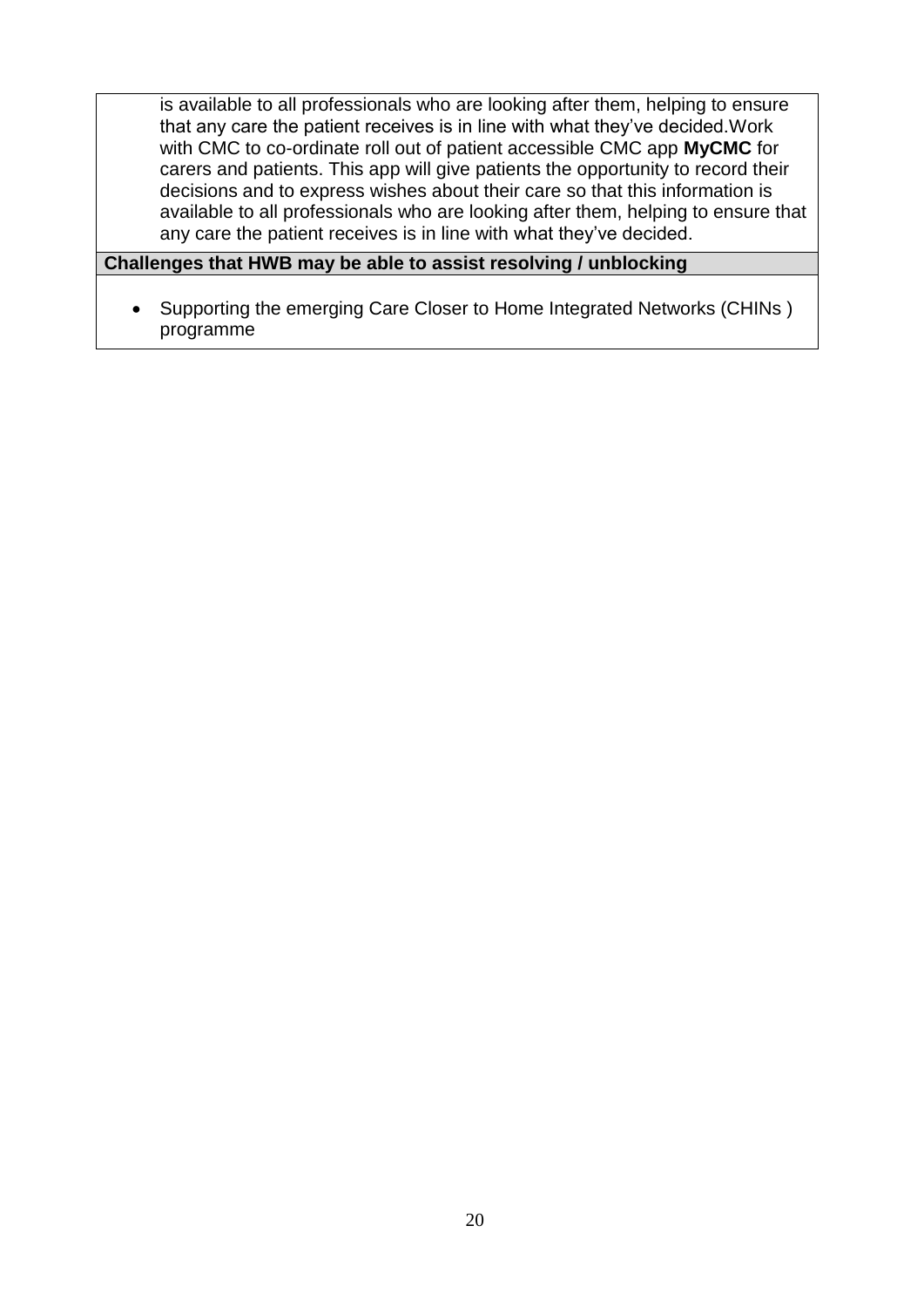

| <b>Focus area</b>                                | Tipping point into need for health and care services                                                                                                                                                                                                                                                                                                                                                                                                                                                                                                                                                                                                                                                                                                                                                                                                                                                                                                                                                                     |  |  |  |  |  |  |
|--------------------------------------------------|--------------------------------------------------------------------------------------------------------------------------------------------------------------------------------------------------------------------------------------------------------------------------------------------------------------------------------------------------------------------------------------------------------------------------------------------------------------------------------------------------------------------------------------------------------------------------------------------------------------------------------------------------------------------------------------------------------------------------------------------------------------------------------------------------------------------------------------------------------------------------------------------------------------------------------------------------------------------------------------------------------------------------|--|--|--|--|--|--|
| <b>Partners</b>                                  | <b>Voluntary and Community Sector, Enfield Council</b>                                                                                                                                                                                                                                                                                                                                                                                                                                                                                                                                                                                                                                                                                                                                                                                                                                                                                                                                                                   |  |  |  |  |  |  |
|                                                  | What's our current performance?                                                                                                                                                                                                                                                                                                                                                                                                                                                                                                                                                                                                                                                                                                                                                                                                                                                                                                                                                                                          |  |  |  |  |  |  |
| $\bullet$<br>$\bullet$<br>$\bullet$<br>$\bullet$ | There are estimated 13,600 older people who are Low Risk "Pre-Frail" and in<br>addition there are around 7200 older people at high risk of frailty in Enfield<br>In 2015/16, 72.9% of elderly people were discharged from acute or community<br>hospitals to their usual place of residence in Enfield. This compared to 85.4% in<br>London and 82.7% in England.<br>Emergency readmissions within 30 days of discharge from hospital in Enfield<br>was 10.3%, similar to London (12.1%) and England (12.0%) averages.<br>Multiple entry points into existing falls and musculoskeletal services leading to<br>duplication and omission of care. The target across NCL is to reduce falls-<br>related admissions by 10% (390 fewer falls-related admissions per year) among<br>adults aged >65 years through multi-disciplinary interventions, including<br>strength and balance and home modifications. Plans are in place to increase<br>the number of Safe and Well visits and referrals made by London Fire Brigade. |  |  |  |  |  |  |
|                                                  | Things that are going well                                                                                                                                                                                                                                                                                                                                                                                                                                                                                                                                                                                                                                                                                                                                                                                                                                                                                                                                                                                               |  |  |  |  |  |  |
| $\bullet$<br>$\bullet$                           | The contract for Preventatives Services focused at the VCS community have<br>been tendered out and evaluated. Contract awards are expected in October and<br>mobilisation of new services will happen from the end of October 2017 to<br>contract commencement date 1 <sup>st</sup> December 2017. The first monitoring report on<br>performance and outcomes for service users is expected at the end of Q1 2018.<br>NCL-wide falls work is progressing. An extensive mapping exercise of current<br>falls pathways was conducted across the NCL.<br>Enfield has a well-developed falls care pathway and currently working to<br>develop a single point of access into the pathway. Enfield has multiple services<br>that contribute to falls prevention and support those who have fallen to reduce<br>their risk of further falls. These services are fully capable of identifying and<br>referring to most appropriate support including improving bone health and<br>increase stability.                            |  |  |  |  |  |  |
| $\bullet$<br>$\bullet$                           | Public Health and Adult Social Care team are working together closely to find<br>ways to reduce demand on adult social care in short- and medium term.<br>Enfield CCG and NHS England jointly commissions Locally Commissioned<br>Service on Atrial Fibrillation (AF) in Enfield to prevent stroke and vascular<br>dementia. This is a scheme designed with local GPs and Public Health. AF is a<br>form of irregular heart rhythm and without treatment 5% of whom develops<br>forms of stroke every year. Encouraging results are emerging:                                                                                                                                                                                                                                                                                                                                                                                                                                                                            |  |  |  |  |  |  |
| $\circ$<br>$\circ$                               | o 9292 pulse checks provided by local GPs;<br>520 new AF cases identified over the duration of the LCS<br>1953 with known AF were recalled for blood test and reviews to optimise<br>treatment                                                                                                                                                                                                                                                                                                                                                                                                                                                                                                                                                                                                                                                                                                                                                                                                                           |  |  |  |  |  |  |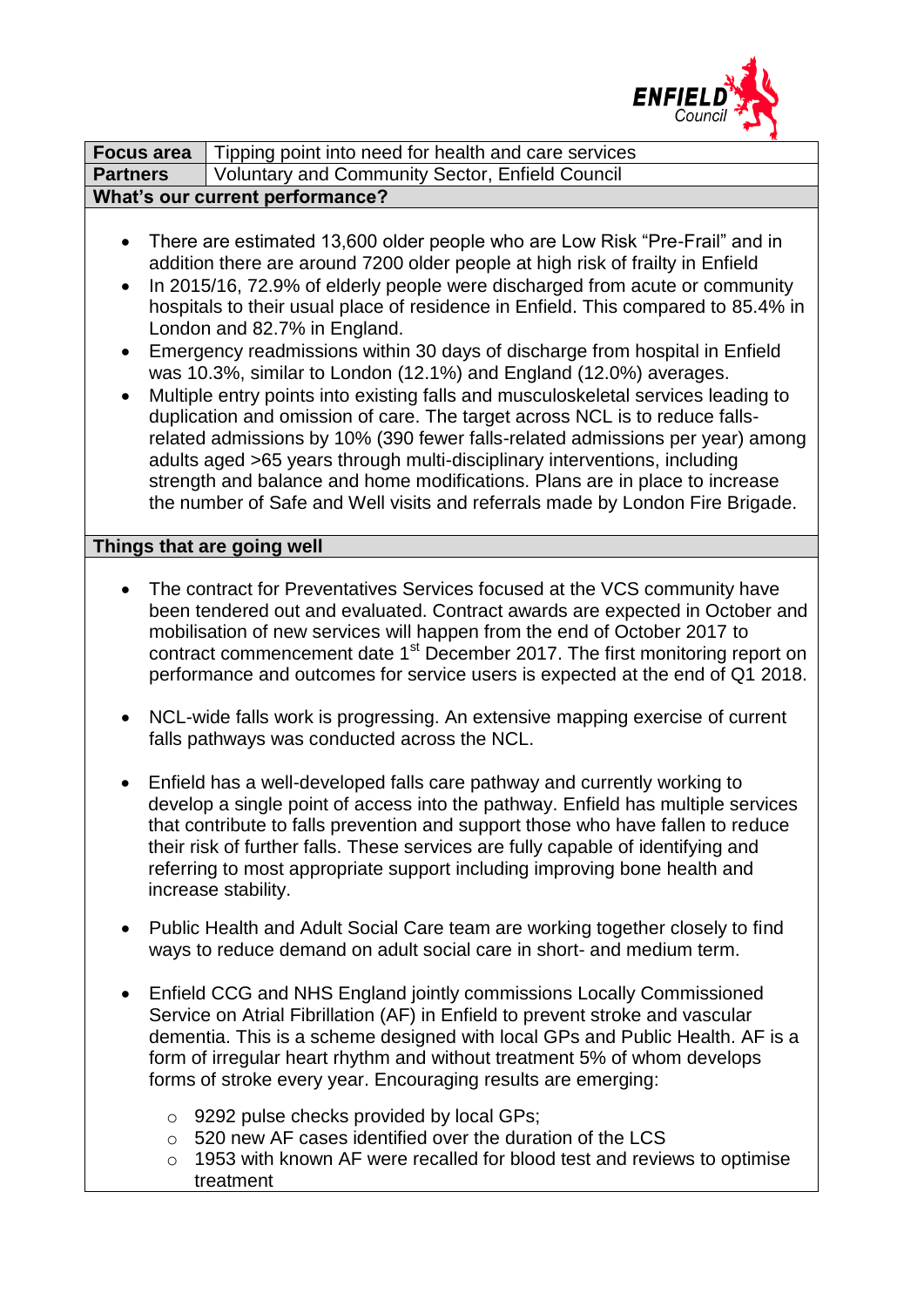| 189 face-to-face consultation provided to ensure patients are referred to<br>$\circ$<br>anti-coagulation                                                                                                                                                                                                                                                                                                                                                                                                                                                                                                                                                                                                                                                                                                                                                                                                                                                                          |
|-----------------------------------------------------------------------------------------------------------------------------------------------------------------------------------------------------------------------------------------------------------------------------------------------------------------------------------------------------------------------------------------------------------------------------------------------------------------------------------------------------------------------------------------------------------------------------------------------------------------------------------------------------------------------------------------------------------------------------------------------------------------------------------------------------------------------------------------------------------------------------------------------------------------------------------------------------------------------------------|
| What's next?                                                                                                                                                                                                                                                                                                                                                                                                                                                                                                                                                                                                                                                                                                                                                                                                                                                                                                                                                                      |
| Preventatives Services focused at the VCS community mobilisation from the<br>end of October.                                                                                                                                                                                                                                                                                                                                                                                                                                                                                                                                                                                                                                                                                                                                                                                                                                                                                      |
| Review current falls provisions in the borough and consider how they are<br>$\bullet$<br>aligned with Public Health England and NICE recommendations.                                                                                                                                                                                                                                                                                                                                                                                                                                                                                                                                                                                                                                                                                                                                                                                                                             |
| Four out of the six Preventative Outcome Contracts will be mobilised on 1st<br>$\bullet$<br>December 2017 those contracts include: -                                                                                                                                                                                                                                                                                                                                                                                                                                                                                                                                                                                                                                                                                                                                                                                                                                              |
| Outcome 1- Helping people to continue caring<br>$\circ$<br>Outcome 2- Supporting vulnerable adults to remain living healthily and<br>$\circ$<br>independently in the community including avoiding crises<br>Outcome 4 Helping vulnerable adults to have a voice (advocacy)<br>$\circ$<br>Outcome 5 Making sure people are helped to recover after illness, including<br>$\circ$<br>safe and appropriate discharge from hospital for people not eligible for<br>social care support                                                                                                                                                                                                                                                                                                                                                                                                                                                                                                |
| It is expected that the two other Outcome Contracts associated with Prevention<br>commissioning will be mobilised in early January 2018. Those contracts<br>include:                                                                                                                                                                                                                                                                                                                                                                                                                                                                                                                                                                                                                                                                                                                                                                                                              |
| Outcome 3 Supporting people to improve their health & wellbeing/improving<br>$\bullet$<br>self-management of health conditions<br>Outcome 6 Increased and Improved Information Provision                                                                                                                                                                                                                                                                                                                                                                                                                                                                                                                                                                                                                                                                                                                                                                                          |
| NCL wide falls prevention training is currently scoped out.                                                                                                                                                                                                                                                                                                                                                                                                                                                                                                                                                                                                                                                                                                                                                                                                                                                                                                                       |
| Stroke prevention by optimal AF management will continue as a part of primary<br>care commissioning.                                                                                                                                                                                                                                                                                                                                                                                                                                                                                                                                                                                                                                                                                                                                                                                                                                                                              |
| Challenges that HWB may be able to assist resolving / unblocking                                                                                                                                                                                                                                                                                                                                                                                                                                                                                                                                                                                                                                                                                                                                                                                                                                                                                                                  |
| <preventative at="" community="" focused="" services="" the="" vcs=""><br/>This is a new way of partnership working with the voluntary organisation to enhance<br/>the work HHASC do and to ensure that those we commission are following the same<br/>pathways as the department. Outcomes will be closely monitored using the council's<br/>Care first system and we should be able to quantify the number of people being<br/>supported as well as measured improvement to their health and well-being and a<br/>reduction in demand for social and health care.<br/>Challenges will be for VCS coming together to work effectively as a consortium to meet<br/>the outcomes within the specification and measuring outcomes. This will have to be<br/>undertaken using a variety of mechanism and tools. It is also thought that the<br/>mobilisation period may also be a challenge especially if we are managing the<br/>existence of an incumbent provider.</preventative> |

<NCL Falls programme>

Finding sufficient transformation resources to implement single point of access to falls care pathway in Enfield.